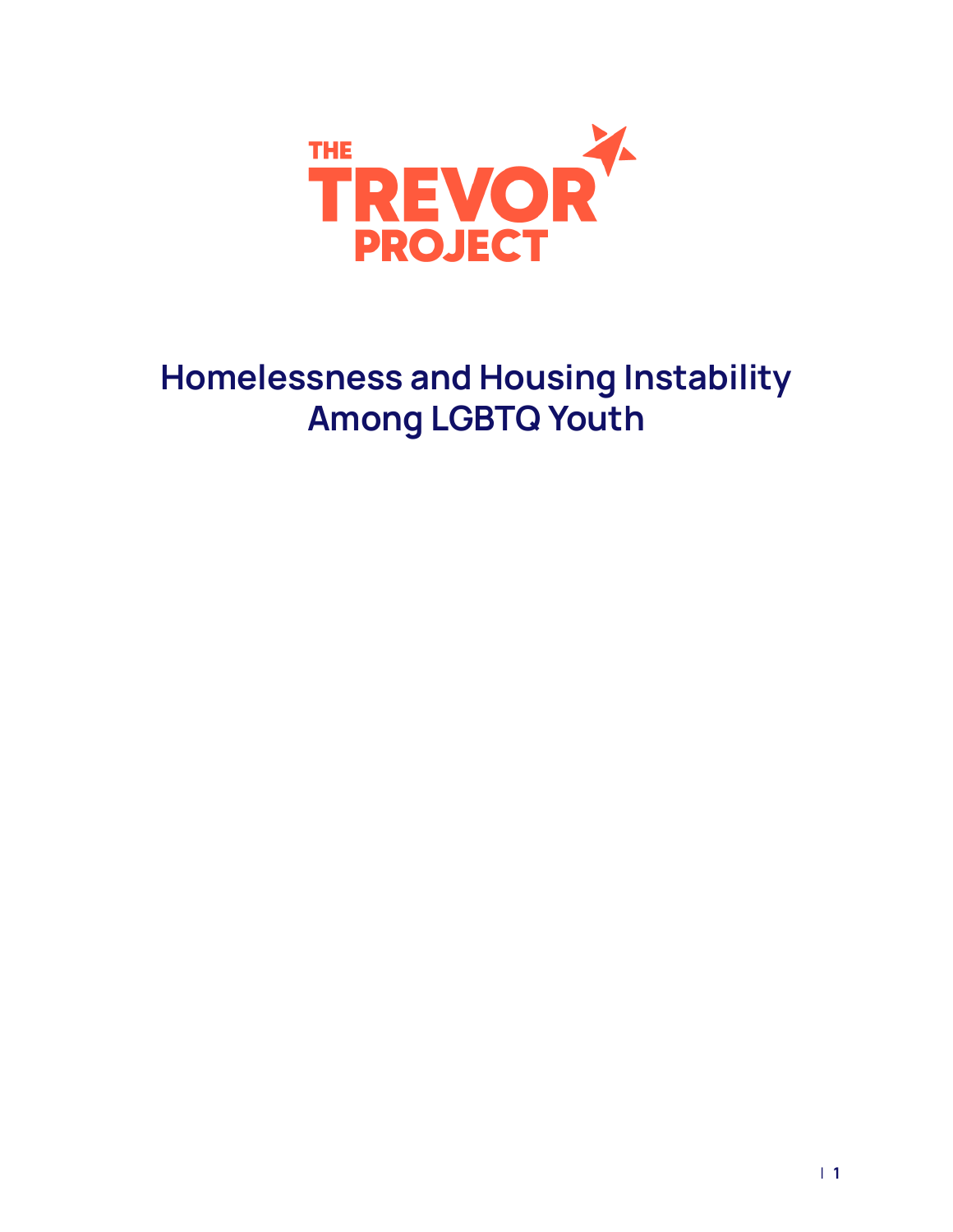<span id="page-1-0"></span>

| <b>Table of Contents</b>                                                                              |                |
|-------------------------------------------------------------------------------------------------------|----------------|
| <b>Table of Contents</b>                                                                              | $\overline{2}$ |
| <b>Executive Summary</b>                                                                              | 4              |
| <b>Key Findings</b>                                                                                   | 4              |
| <b>Recommendation Summary</b>                                                                         | 5              |
| <b>Background</b>                                                                                     | 7              |
| <b>Risks Associated with LGBTQ Youth Homelessness</b>                                                 | 7              |
| Complexities of Measuring Housing Status Among LGBTQ Youth                                            | 8              |
| Impacts of the COVID-19 Pandemic and Housing                                                          | 9              |
| <b>Methods</b>                                                                                        | 10             |
| Sample and Procedures                                                                                 | 10             |
| Measures of Housing Instability                                                                       | 10             |
| Measures of Mental Health and Suicide Risk                                                            | 11             |
| Measures of Factors Associated with Homelessness and Housing Instability                              | 11             |
| <b>Findings</b>                                                                                       | 11             |
| Homelessness and Housing Instability Among LGBTQ Youth                                                | 12             |
| Demographics of LGBTQ Youth Experiencing Homelessness and Housing Instability                         | 12             |
| Race                                                                                                  | 12             |
| Gender Identity                                                                                       | 13             |
| Sexual Identity                                                                                       | 14             |
| <b>Census Region</b>                                                                                  | 14             |
| Mental Health and Suicide Risk among LGBTQ Youth Experiencing Homelessness and Housing<br>Instability | 14             |
| Anxiety, Depression, and Self Harm                                                                    | 15             |
| Seriously Considered or Attempted Suicide                                                             | 16             |
| <b>Barriers to Mental Health Care</b>                                                                 | 16             |
| Experiences Associated with Homelessness and Housing Instability                                      | 17             |
| Victimization                                                                                         | 18             |
| <b>Foster Care</b>                                                                                    | 18             |
| <b>Food Insecurity</b>                                                                                | 19             |
| <b>Recommendations</b>                                                                                | 20             |
| Preventing LGBTQ Youth Homelessness                                                                   | 20             |
| Increased Funding for Low-Barrier Housing Programs                                                    | 21             |
| <b>Reimagining Shelter Services</b>                                                                   | 22             |
| Improved Data Collection on LGBTQ Youth Homelessness                                                  | 23             |
| <b>Anti-Poverty Economic Policies</b>                                                                 | 23             |
| <b>Conclusion</b>                                                                                     | 24             |
| <b>About The Trevor Project</b>                                                                       | 25             |

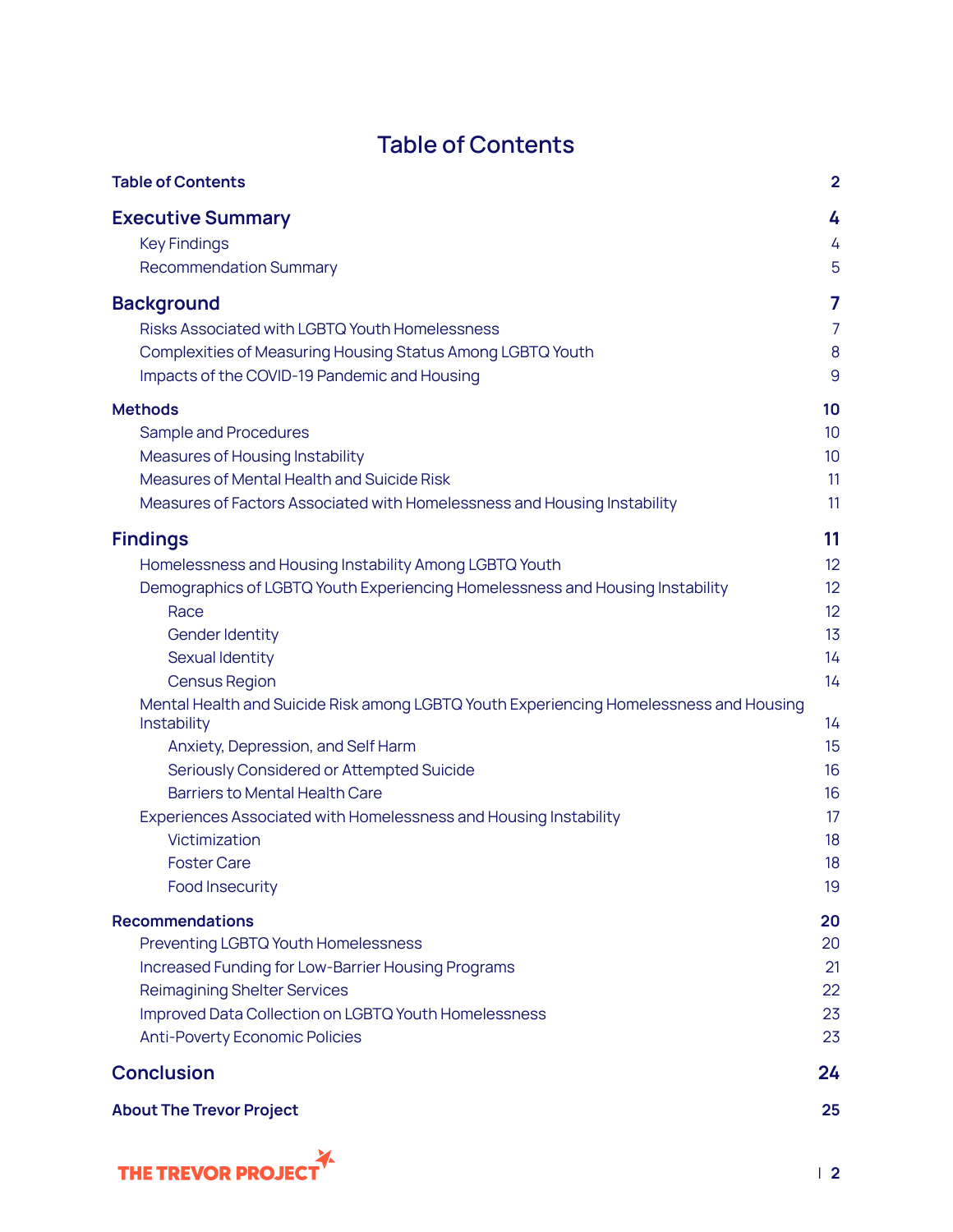| Media inquiries:                                                                                                      | 25 |  |  |
|-----------------------------------------------------------------------------------------------------------------------|----|--|--|
| Research-related inquiries:                                                                                           | 25 |  |  |
| <b>References</b>                                                                                                     | 26 |  |  |
| Table 1: Demographic Characteristics by Subgroup                                                                      | 28 |  |  |
| Table 2: Mental Health and Suicide Risk among LGBTQ Youth Experiencing Homelessness and<br><b>Housing Instability</b> |    |  |  |
| Table 3: Experiences Associated with Homelessness and Housing Instability                                             | 31 |  |  |

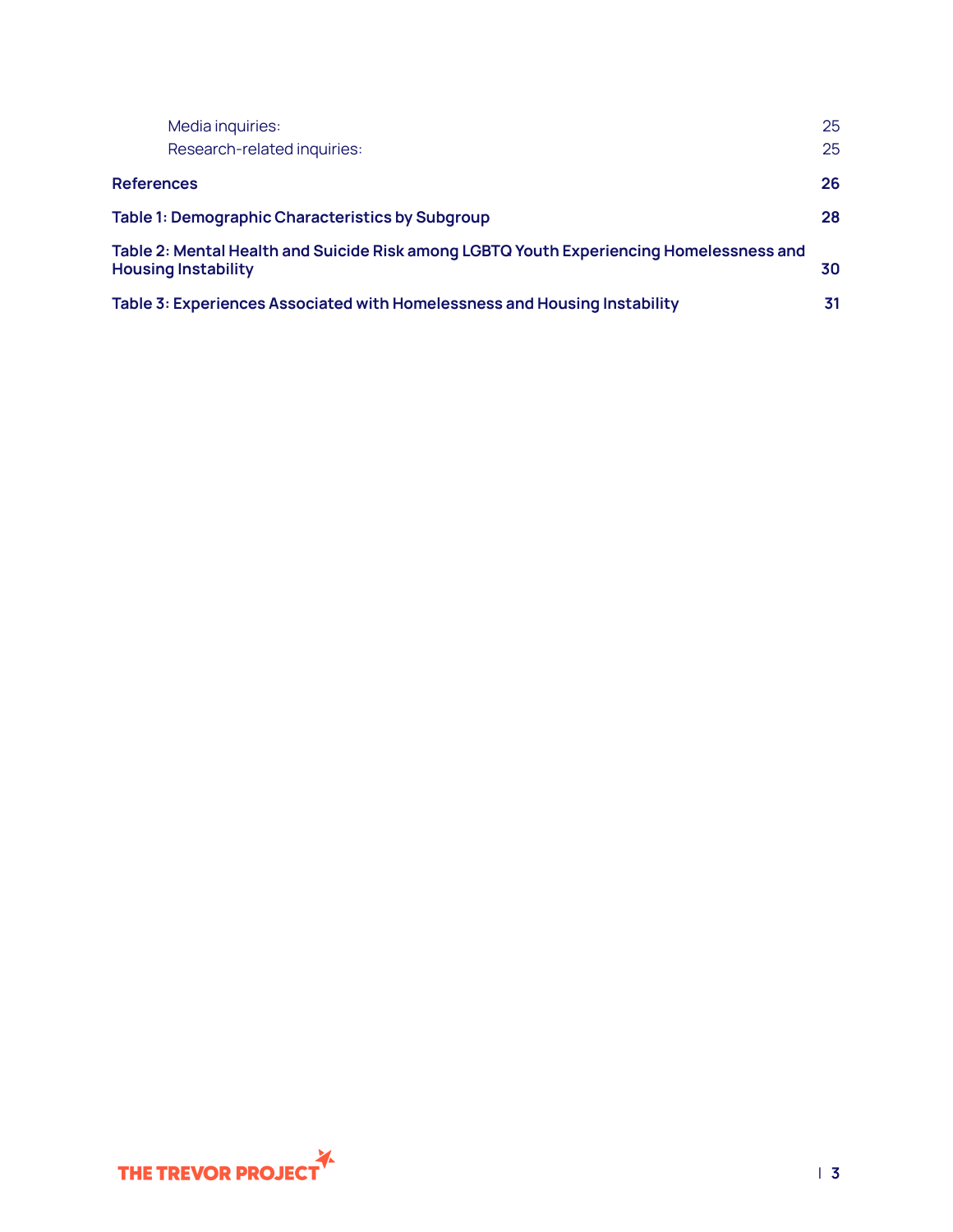## <span id="page-3-0"></span>**Executive Summary**

LGBTQ youth are overrepresented among young people experiencing homelessness and housing instability in the United States. This elevated risk of homelessness and housing instability has detrimental effects on LGBTQ youths' mental health. This report uses data from the 2021 [National](https://www.thetrevorproject.org/survey-2021/?section=Introduction) Survey on LGBTQ Youth Mental Health to examine the prevalence of homelessness and various manifestations of housing instability among LGBTQ youth and their mental health symptoms. It also examines rates of homelessness and housing instability among various subgroups within the LGBTQ community and the prevalence of experiences which are frequently connected to housing instability (e.g., food insecurity). Finally, it includes recommendations for preventing and combating LGBTQ youth homelessness.

### <span id="page-3-1"></span>Key Findings

#### **Overall, 28% of LGBTQ youth reported experiencing homelessness or housing instability at some point in their lives.**

- **●** Nearly half (44%) of Native/Indigenous LGBTQ youth have experienced homelessness or housing instability at some point in their life, compared to 16% of Asian American/Pacific Islander youth, 27% of White LGBTQ youth, 27% of Latinx LGBTQ youth, 26% of Black LGBTQ youth, and 36% of multiracial LGBTQ youth.
- Homelessness and housing instability were reported at higher rates among transgender and nonbinary youth, including 38% of transgender girls/women, 39% of transgender boys/men, and 35% of nonbinary youth, compared to 23% of cisgender LGBQ youth.
- 16% of LGBTQ youth reported that they had slept away from parents or caregivers because they ran away from home, with more than half (55%) reporting that they ran away from home because of mistreatment or fear of mistreatment due to their LGBTQ identity.
- 14% of LGBTQ youth reported that they had slept away from parents or caregivers because they were kicked out or abandoned, with 40% reporting that they were kicked out or abandoned due to their LGBTQ identity.

#### **LGBTQ youth who experienced homelessness or housing instability reported higher rates of mental health challenges, compared to their stably housed LGBTQ peers.**

- LGBTQ youth in our sample who reported housing instability or homelessness had nearly two to four times the odds of reporting depression (aOR = 2.07), anxiety (aOR  $= 1.96$ , self-harm (aOR  $= 2.30$ ), considering suicide (aOR  $= 2.62$ ), and attempting suicide (aOR = 3.70) compared to those who did not report any housing instability.
- 69% of youth who reported past housing instability and 68% of youth who were currently homeless reported that they had engaged in self-harm in the last year – compared to 49% of youth who had not experienced housing instability,
- 58% of youth who reported past housing instability and 62% of youth who were currently homeless reported having seriously considered suicide in the last year – compared to 35% of youth who had not experienced housing instability,
- 28% of youth who reported past housing instability and 35% of youth who were currently homeless reported a suicide attempt in the last year – compared to 10% of youth who had not experienced housing instability,

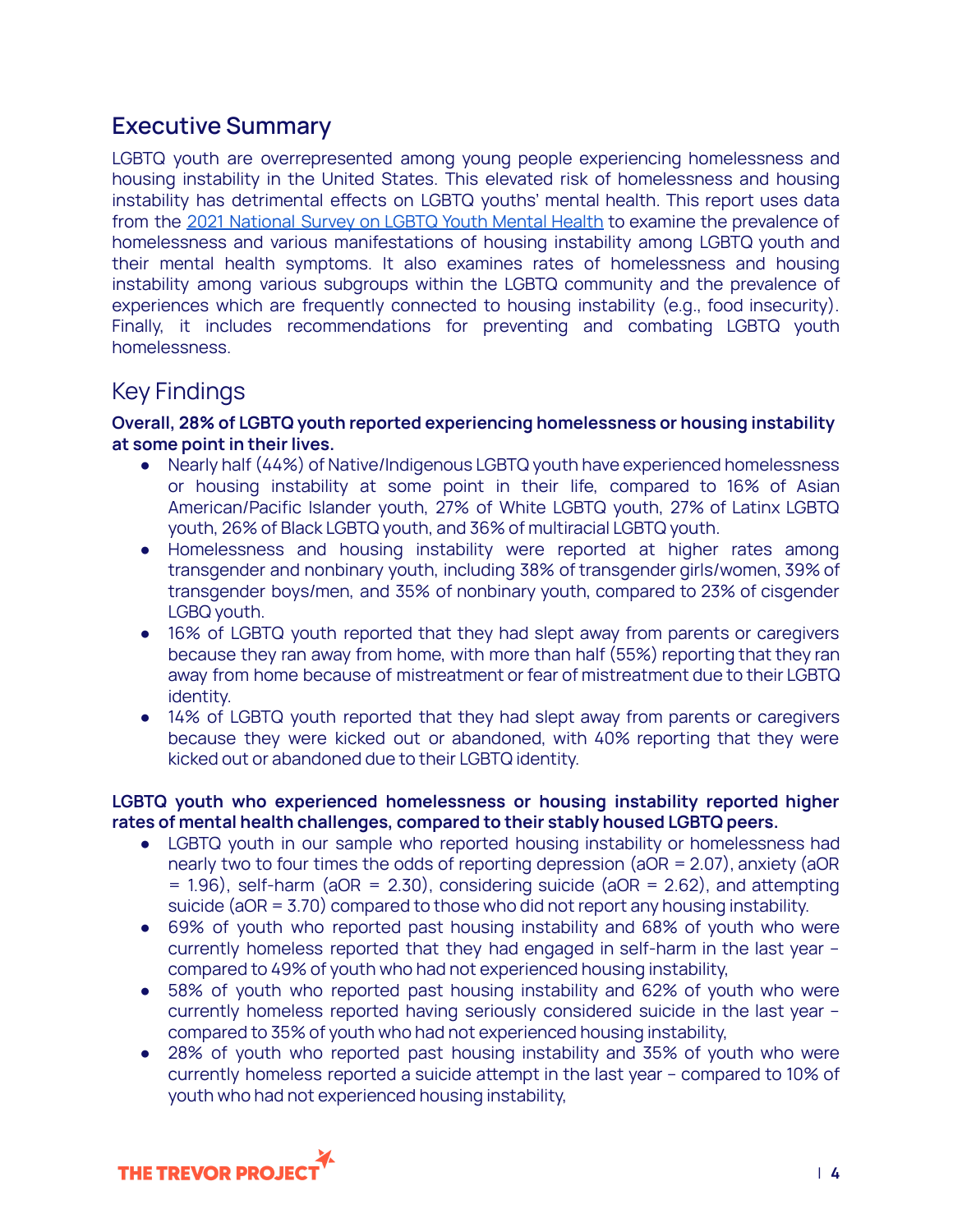**LGBTQ youth who reported experiencing homelessness or housing instability had higher rates of victimization, being in foster care, and food insecurity, compared to their stably housed LGBTQ peers**

- LGBTQ youth who reported past housing instability or current homelessness had more than three times greater odds ( $aOR = 3.46$ ) of ever being physically threatened or abused due to their sexual orientation or, among transgender and nonbinary identity, gender identity (aOR =  $3.13$ ).
- LGBTQ youth who reported past housing instability or current homelessness had nearly six times greater odds ( $aOR = 5.81$ ) of reporting that they had been in foster care at any point in their life.
- LGBTQ youth who reported past housing instability or current homelessness had more than three times greater odds ( $aOR = 3.53$ ) of reporting food insecurity in the last month.

### <span id="page-4-0"></span>Recommendation Summary

- **Preventing LGBTQ Youth Homelessness.** Strong anti-discrimination policies in the workplace and strong anti-bully and harassment policies in schools can be effective in helping LGBTQ youth stay connected to school and employment, increasing their skills and future earnings, and making it easier for them to maintain stable housing. Additionally, since family conflict around youths' LGBTQ identities is a driving factor in LGBTQ youth homelessness, developing family counseling or mediation programs may be effective at decreasing conflict and keeping LGBTQ youth in their homes and connected to their families. Special attention should also be paid to preventing housing instability among LGBTQ youth in foster care through case management and exit planning for youth exiting care.
- **● Increased Funding for Low-Barrier Housing Programs.** More funding should be allocated for safe, low-barrier housing programs which can have an immediate positive impact on LGBTQ youth experiencing housing instability.
- **● Reimagining Shelter Services.** One immediate action that housing providers can take to support LGBTQ youth experiencing homelessness is to make sure that all shelter and housing facilities provide culturally competent services to LGBTQ youth.
- **● Improved Data Collection on LGBTQ Youth Homelessness.** Better data is needed to understand the full scope and impact of LGBTQ youth homelessness in the United States. Questions about both LGBTQ identity and housing status should be added to population surveys of youth and young adults, such as the Centers for Disease Control and Prevention's Youth Risk Behavior Survey (YRBS).
- **● Anti-Poverty Economic Policies.** LGBTQ youth are impacted by their families' and communities' economic stability. Policies that combat poverty at the societal level will have a positive impact on LGBTQ youths' access to safe and secure housing. Economic upheavals, such as what we are seeing with the COVID-19 pandemic, increase economic pressure on low-income households and make it even more urgent for legislators to tackle root causes of poverty in the United States to the benefit of LGBTQ youth, their families, and their communities.

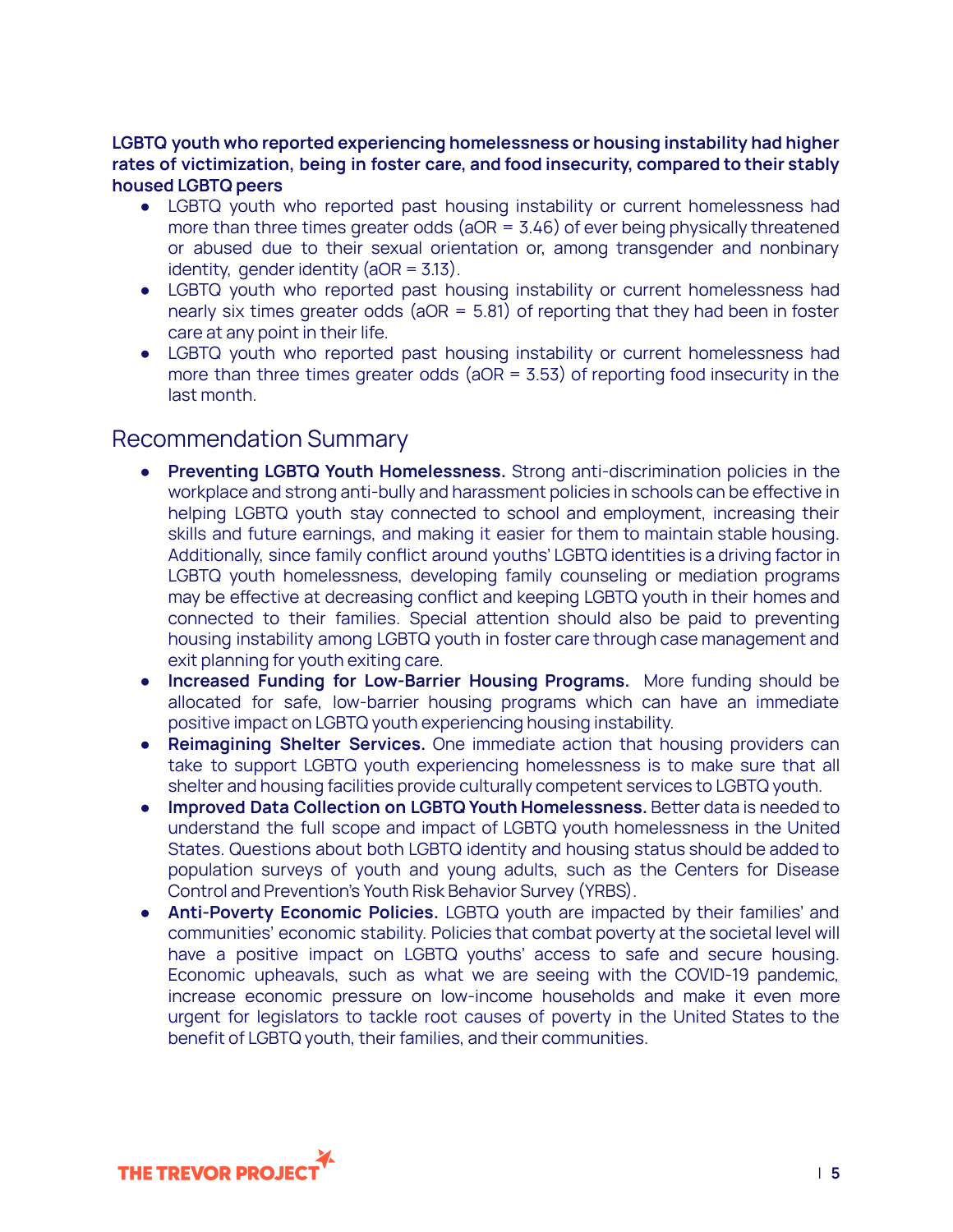## <span id="page-5-0"></span>**Background**

LGBTQ youth are overrepresented among young people experiencing homelessness (Choi, Wilson, Shelton, & Gates, 2015; Durso & Gates, 2012; Morton, et al., 2018; Baams et al., 2019). While the challenges of identifying and contacting youth experiencing homelessness make it difficult to establish the exact prevalence of LGBTQ youth homelessness, it is estimated that lesbian, gay, and bisexual<sup>1</sup> (LGB) youth make up 7-9% of the general population (Wilson, Cooper, Kastanis, & Nezhad, 2014) but 29% of youth experiencing homelessness (Choi et al., 2015). Studies show that nearly one in four (23%) of transgender young adults between the ages of 18 and 25 experience homelessness, Further, a study by the Williams Institute found that 23% of transgender young adults between the ages of 18 and 25 reported ever experiencing homelessness, compared to 12.5% of the overall population of 18-25 year-olds (O'Neill, Wilson, & Herman, 2020; Morton et al., 2018).

This report is intentionally using the phrase "homelessness and housing instability" to capture the wide variety of experiences that can negatively impact a young person's housing stability. The state of not having a permanent home is a complicated and non-linear experience that can be difficult to capture and measure in survey research. Homelessness and housing instability include a variety of circumstances: living on the streets, staying in emergency shelters or transitional housing, living in one's car, staying at a hotel due to lack of other housing options, sleeping in a public place or on public transportation, or temporarily moving in with friends and family. Over the course of days or weeks, a young person may sleep on the bus, move in with a friend, stay in an emergency shelter, and then move in with an extended family member. This frequently unplanned movement makes it difficult for researchers and practitioners to connect with youth experiencing homelessness or housing instability, whether to conduct research or offer services. Each of these housing circumstances also comes with unique risks. Couch-surfing with friends is generally considered to be safer than sleeping on the streets; however, youth staying with friends, extended family, and acquaintances are still vulnerable to theft, exploitation, and violence. The volatility of housing instability also makes it difficult for young people to stay connected to supportive institutions such as school, employment, or case management.

### <span id="page-5-1"></span>Risks Associated with LGBTQ Youth Homelessness

Experiencing homelessness or housing instability is associated with a number of safety risks for LGBTQ youth. For example, with the exception of marijuana use, LGBTQ youth experiencing homelessness are more likely to report drug use compared to their straight, cisgender peers experiencing homelessness (Gattis, 2013; Kattari, Barman-Adhikari, DeChants, & Rice, 2017; Saewyc et al., 2017). This substance use increases LGBTQ youths' risk of violence. For example, LGBTQ youth experiencing homelessness report higher incidences of being injured or having sex when they did not want to because of substance use (Saewyc et al., 2017). LGBTQ youth experiencing homelessness are more likely to report engaging in survival sex, defined as exchanging sex for money, a place to stay, or to fulfill

<sup>&</sup>lt;sup>1</sup> It is important to note that due to a failure to collect nuanced sexual orientation and gender identity data in many large-scale surveys, much of the previous research on LGBTQ youth actually only covers those who are lesbian, gay, or bisexual. In this report, findings that only apply to lesbian, gay, or bisexual youth will be denoted with the acronym LGB and findings which apply to lesbian, gay, bisexual, transgender, queer, or questioning youth will be denoted with acronym LGBTQ.

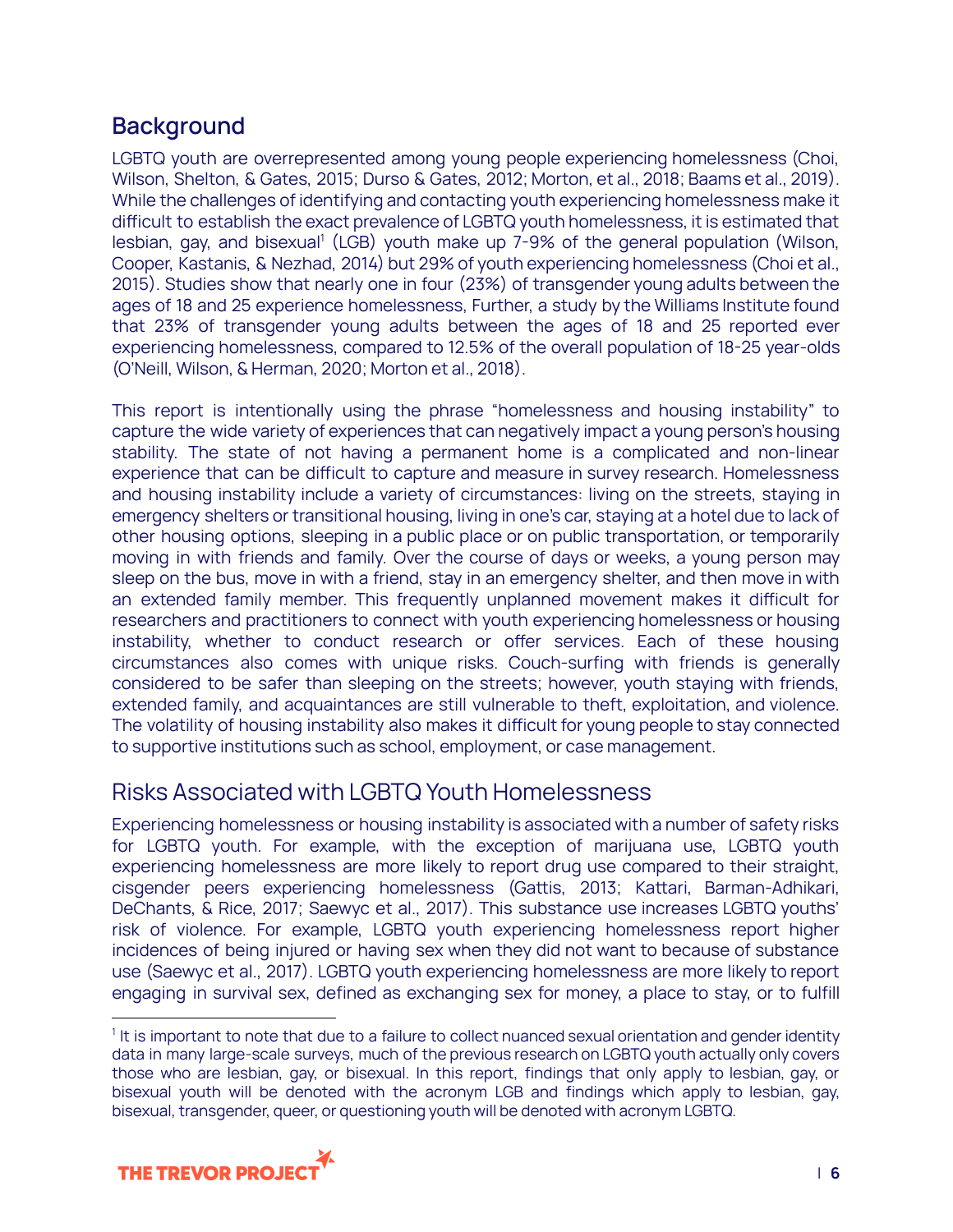other basic needs (Bauermeister, Eaton, Meanley, Pingel, & UHIP Partnership, 2017; Ecker, 2016; Gattis, 2013; Tyler, 2013). LGB youth experiencing homelessness are more likely to report a variety of risky sexual behaviors, including having unprotected anal sex and having sex with a sex worker, an intravenous drug user, or a person living with HIV (Ecker, 2016; Gattis, 2013; Rice et al., 2013). LGBTQ youth experiencing homelessness are also more likely to have been either physically or sexually assaulted or abused (Gattis, 2013; Ecker, 2016; Saewyc et al., 2017).

Homelessness or housing instability can have strong negative impacts on LGBTQ youths' mental health, even when compared to their unhoused straight, cisgender peers or housed LGBTQ youth. LGB youth experiencing homelessness report higher rates of depression, post-traumatic stress disorder (PTSD), self-harm, suicidal ideation, or suicide attempts than their straight, cisgender peers experiencing homelessness (Ecker, 2016; Gattis & Larson, 2017; Gattis, 2013; Moskowitz et al., 2012; Saewyc et al, 2017). LGBTQ youth experiencing homelessness are also more likely to report high levels of stress compared to their straight, cisgender peers experiencing homelessness (Moskowitz et al., 2012). Previous research from The Trevor Project shows that LGBTQ youth who had experienced housing instability reported attempting suicide at more than three times the rate of their LGBTQ peers who had not experienced housing instability (The Trevor Project, 2019).

## <span id="page-6-0"></span>Complexities of Measuring Housing Status Among LGBTQ Youth

This complexity also extends to data about LGBTQ youth experiencing homelessness. Few large data sets that include youth experiences of homelessness exist due to the difficulty of finding and recruiting youth experiencing homelessness into study participation. The CDC's Youth Risk and Behavior Survey (YRBS) measures health behaviors and outcomes among youth in middle and high school across the United States (Centers for Disease Control and Prevention, 2021). Since 2015, a question on sexual orientation was added to the standard YRBS questionnaire for high school students, and states and local jurisdictions had the discretion to add questions about homelessness as well as transgender identity. However, only 27 states ask questions about housing and sexual orientation and very few ask about gender identity in ways that include transgender students. This creates a lack of data about the combined experiences of homelessness and LGBTQ identity. The California Healthy Kids Survey is one iteration of the YRBS which includes questions about both housing status and LGBTQ identity. While this data is important, it only examines LGBTQ identity as an aggregate group, and there is no option to examine for within-group differences among the many identities which make up the LGBTQ community.

Advocates in the LGBTQ community have worked for decades to address this overrepresentation and to increase LGBTQ youths' access to safe and secure housing. In particular, True Colors [United](https://truecolorsunited.org/) has done powerful and impactful work to raise awareness, advocate for policy change, and elevate the voices of LGBTQ young people experiencing homelessness. This report seeks to build upon this important work by sharing insights on LGBTQ youth who have experienced homelessness or housing instability based on data from The Trevor Project's 2021 [National](https://www.thetrevorproject.org/survey-2021/) Survey on LGBTQ Youth Mental Health. Additionally, most studies specifically on LGBTQ youth experiencing homelessness recruit small samples of participants from housing services and therefore do not include housed LGBTQ youth for

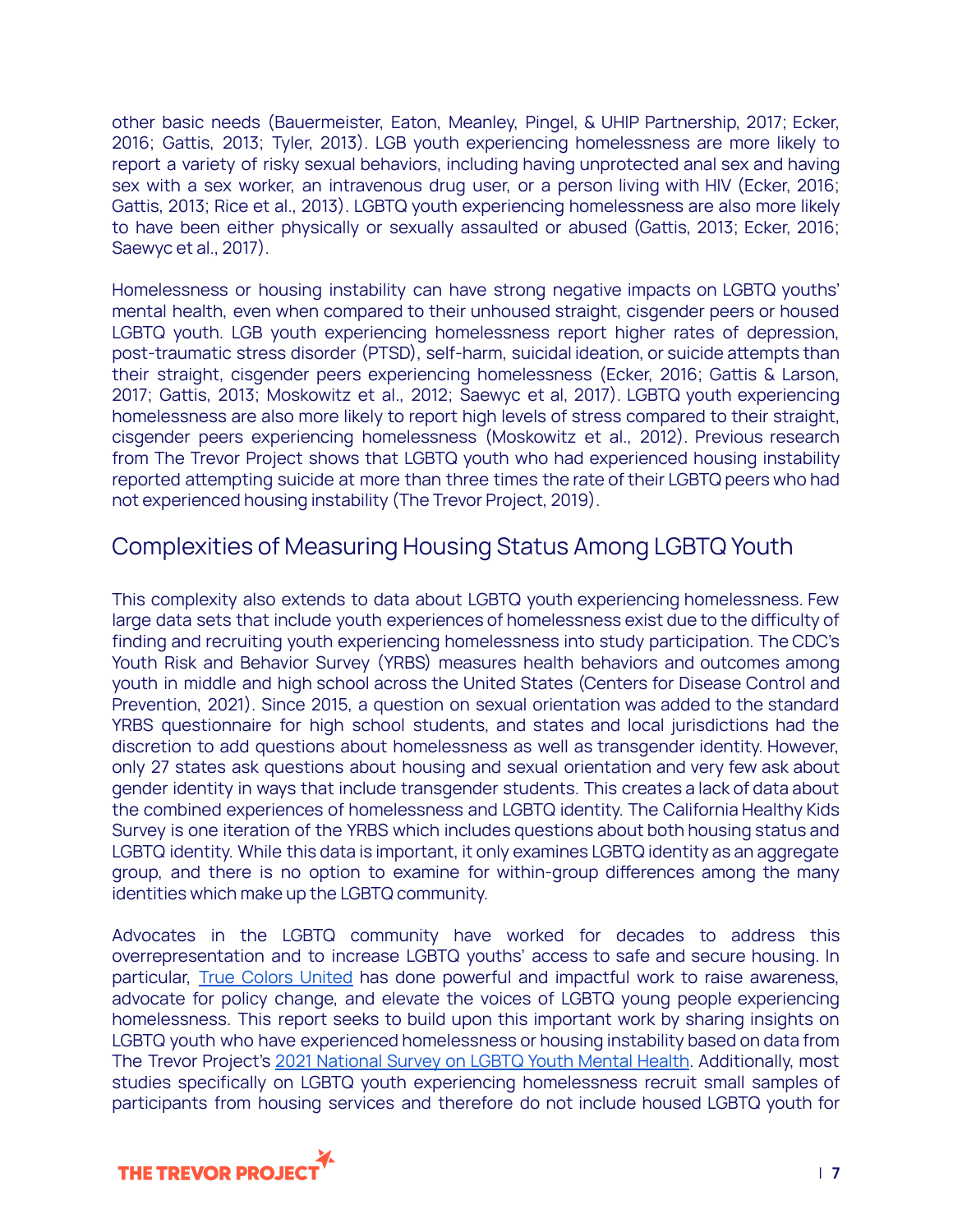comparison. The data in this report are unique in that they include both housed and unhoused LGBTQ youth for comparison. Furthermore, the sample size also includes youths' specific LGBTQ identities and therefore allows us to look at differences among subgroups (e.g. bisexual youth, transgender youth).

### <span id="page-7-0"></span>Impacts of the COVID-19 Pandemic and Housing

It is important to note that the data in this report were collected between October and December 2020 and were therefore influenced by the ongoing COVID-19 pandemic and associated economic upheavals. Data from our 2021 [National](https://www.thetrevorproject.org/survey-2021/) Survey on LGBTQ Youth Mental [Health](https://www.thetrevorproject.org/survey-2021/) show that more than 80% of LGBTQ youth reported that COVID-19 had made their living situation more stressful, indicating that the pandemic has had an impact on LGBTQ youths' access to safe and secure housing.

The economic disruption of the COVID-19 pandemic has threatened the housing stability of thousands of Americans. A recent report from the Consumer Financial Protection Bureau found that over 2 million homeowners and 8 million renters were behind on their mortgage or rent payments (Consumer Financial Protection Bureau, 2021). They further report that Black and Hispanic households were more than twice as likely to report being behind on housing payments, highlighting the disproportionate risk faced by households of color (Consumer Financial Protection Bureau, 2021). While the long-term economic impacts of the pandemic cannot yet be observed, a study on the mental health impacts of the Great Recession found that housing instability accounted for a significant amount of the accelerated suicide deaths in the US during that time(Fowler et al., 2015).

Economic stress impacts LGBTQ youth homelessness in two central ways. Firstly, LGBTQ youth are at risk of homelessness if their families lose their housing. History of family homelessness increases young people's individual risk of homelessness or housing instability (Samuels et al., 2019). LGBTQ youth of color are at particular risk of family homelessness due to the COVID-19 pandemic, given that Black and Hispanic households are more likely to be behind on housing payments due to pandemic-related economic disruptions (Consumer Financial Protection Bureau, 2021). Secondly, LGBTQ youth already living away from their families are also vulnerable to the economic upheaval of the pandemic. Job losses due to the pandemic were concentrated among low-paid industries, eliminating many of the entry-level jobs that young adults rely on to start their careers and maintain stable housing (Center for Budget and Policy Priorities, 2021). Decreased access to jobs that pay a living wage may place LGBTQ youth at increased risk of homelessness.

As the nation's largest provider of crisis services for LGBTQ youth, the Trevor Project is dedicated to understanding how homelessness and housing instability impact the well-being and safety of LGBTQ young people. This report examines experiences of homelessness and housing instability among respondents to our 2021 [National](https://www.thetrevorproject.org/survey-2021/) Survey on LGBTQ Youth [Mental](https://www.thetrevorproject.org/survey-2021/) Health and their impact on LGBTQ youths' mental health. Notably, our large and diverse sample allows us to explore experiences across age, sexual orientation, gender identity, and race/ethnicity.

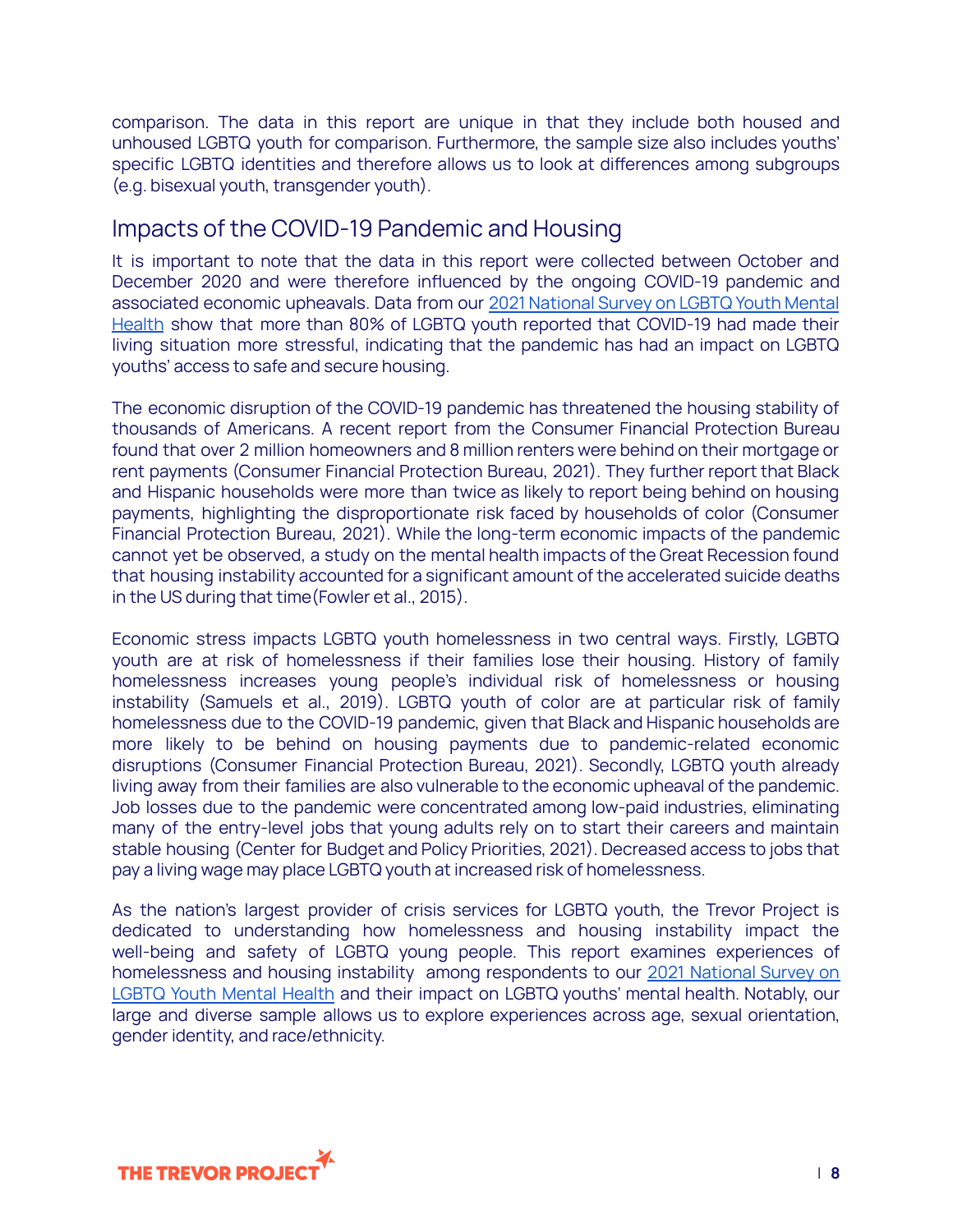## <span id="page-8-0"></span>**Methods**

### <span id="page-8-1"></span>Sample and Procedures

Data were collected from an online survey platform between October and December 2020. LGBTQ youth between the ages of 13 and 24 were recruited via targeted ads on social media. The final analytical sample included 34,759 LGBTQ youth from across the United States. The overall survey included a maximum of 142 questions. Chi-square and logistic regression analyses were used to examine differences in groups and to determine the adjusted odds of mental health indicators. Adjusted odds ratios predicting mental health indicators controlled for sex assigned at birth, gender identity, sexual orientation, age, and Census Region.

## <span id="page-8-2"></span>Measures of Housing Instability

Survey respondents were asked a number of questions about their current and previous housing. The question about current housing asked, "What best describes where you currently live?" and provided twelve response options including, "a shelter, car, campground, or other transitional or temporary housing." Respondents were also asked, "Are you currently or have you ever been homeless (even if only for a short period of time)?" with response options including: 1) No, 2) Yes, I have been in the past but am currently not, or 3) Yes, I am currently homeless. To assess housing instability due to running away or being abandoned, respondents were asked, "Have you ever had to sleep away from your parent(s) or caregiver(s) because you were kicked out or were abandoned?" and "Have you ever slept away from your parent(s) or caregiver(s) because you ran away?", both with response options of 1) No and 2) Yes.

From four questions, three groups were created to examine housing instability and homelessness among LGBTQ youth. Respondents who reported that they were currently homeless or currently living in a shelter, car, campground, or other transitional or temporary housing were grouped together as Currently Homeless (n = 219). Respondents who reported that they had either been homeless in the past, had run away, or had been kicked out or been abandoned at any point were grouped together as Past Housing Instability (n = 9,666). And finally, respondents who reported none of these experiences were grouped together as Neither Past Nor Current Housing Instability (n = 24,874).

### <span id="page-8-3"></span>Measures of Mental Health and Suicide Risk

Other outcomes related to homelessness and housing instability were measured using a variety of survey items. Current symptoms of generalized anxiety disorder were measured using the GAD-2 (Plummer et al., 2016). Currently, major depressive disorder symptoms were measured using the PHQ-2 (Richardson et al., 2010). Questions on self-harm, considering suicide, and attempting suicide in the past 12 months were taken from the CDC's YRBS (Centers for Disease Control and Prevention, 2021).

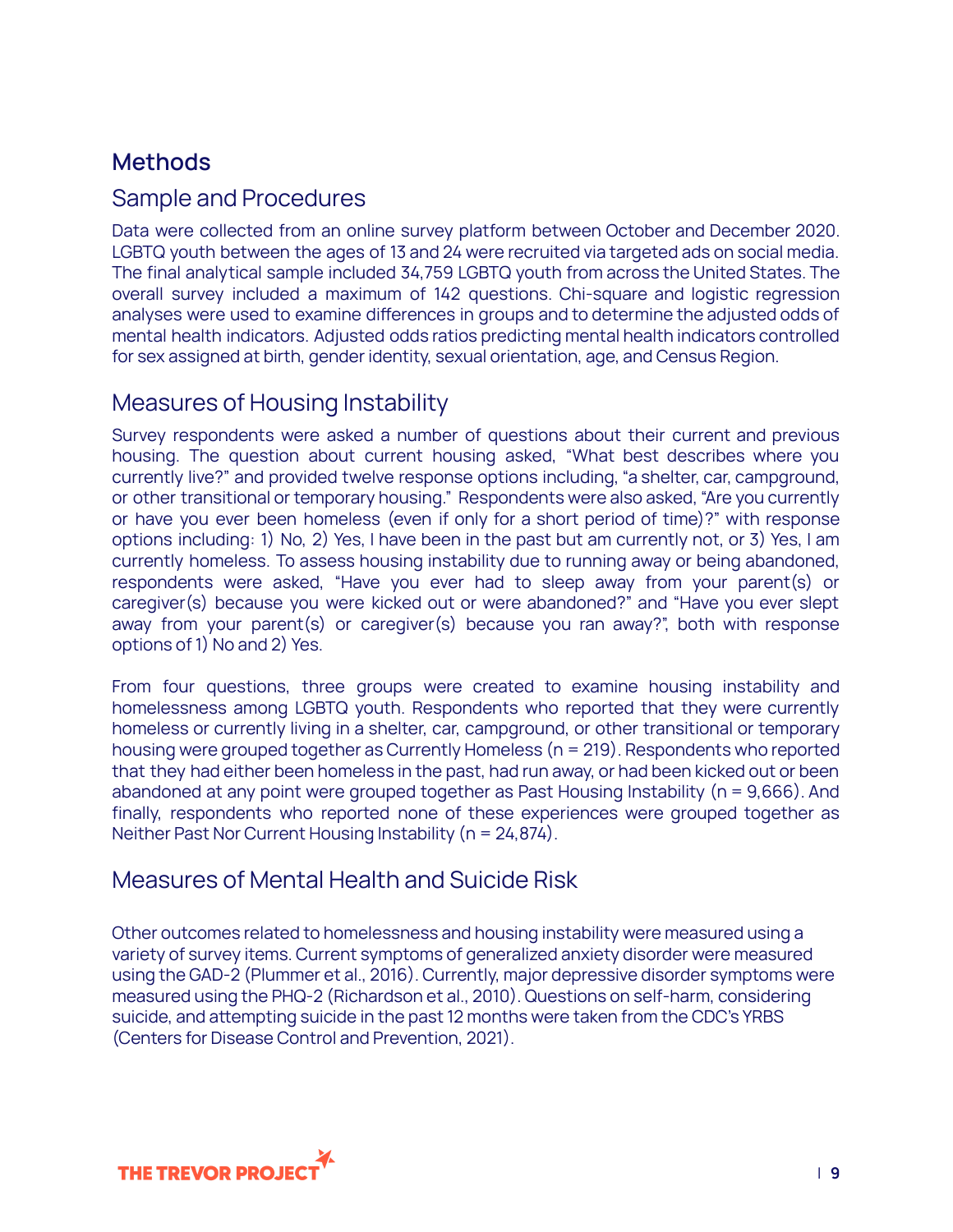## <span id="page-9-0"></span>Measures of Factors Associated with Homelessness and Housing **Instability**

Barriers to mental health care were measured by asking, "In the past 12 months, have you wanted psychological or emotional counseling from a mental health professional?" Response options included 1) No, 2) Yes, but I didn't get it, 3) Yes, and I got it. Experiences of victimization due to youths' LGBTQ identity were measured by asking, "Have you ever felt physically threatened or been physically abused because of your sexual orientation?", "In the past 12 months, have you felt physically threatened or been physically abused because of your sexual orientation?", "Have you ever felt physically threatened or been physically abused because of your gender identity?", and "In the past 12 months, have you felt physically threatened or been physically abused because of your gender identity?" Response options included 1) No, and 2) Yes. To ensure accuracy, questions about victimization due to gender identity were only examined among respondents who identified as transgender, nonbinary, or questioning their gender identity. Youth's experiences with the foster care system were measured by asking, "Have you ever been in foster care (even if only for a short period of time)?" Response options included: 1) No, and 2) Yes. Experiences of food insecurity were measured by asking, "During the last month, did you worry that food at home would run out before you or your family got money to buy more?" and "During the last month, were you hungry but didn't eat because you or your family didn't have enough food?" Response options included: 1) Never, 2) Sometimes, and 3) A lot. A new dichotomous variable was created, grouping respondents who answered Sometimes or A lot to either question, compared to respondents who answered Never for both questions.

## <span id="page-9-1"></span>**Findings**

## <span id="page-9-2"></span>Homelessness and Housing Instability Among LGBTQ Youth

Youth respondents reported a wide variety of scenarios that could contribute to homelessness and housing instability. Over a quarter of respondents (28%) reported that they were currently homeless or had experienced homelessness or housing instability in the past. Two hundred and nineteen respondents (0.6%) reported that they were currently homeless. Of those who were currently homeless, 89 (41%) reported that they were living in a shelter, car, campground, or other transitional or temporary housing at the time of the survey. Twenty-eight percent of respondents reported having experienced housing instability in the past. Among those who had experienced housing instability, 5,259 (54%) reported that they had been homeless in the past, 4,573 (47%) reported that they had been kicked out, and 5,388 (56%) reported that they had run away or been abandoned. This indicates overlap among these three experiences, with a number of youth experiencing two or three of the circumstances (e.g., both kicked out and run away). Family conflict about youths' LGBTQ identities was a factor in this housing instability, with 40% of youth who said they had been kicked out and 55% of youth who said they had run away or been abandoned reporting that it had been due to mistreatment or fear of mistreatment related to their LGBTQ identity.

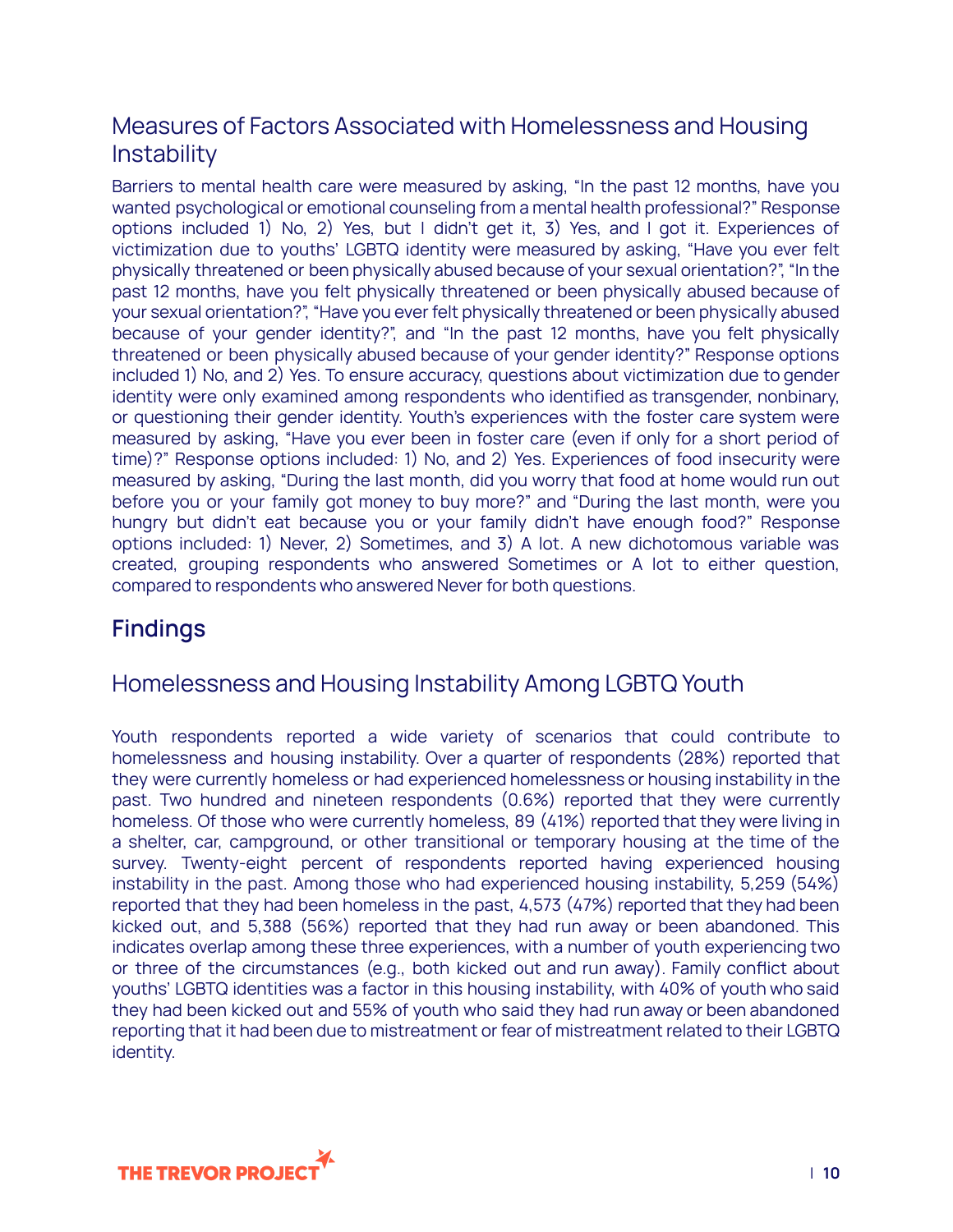## <span id="page-10-0"></span>Demographics of LGBTQ Youth Experiencing Homelessness and Housing Instability

The demographic information for respondents in each of the groups is included in Table 1. These data show that while experiences of homelessness and housing instability impact LGBTQ young people from a variety of backgrounds and identities, LGBTQ youth of color, pansexual youth, and transgender and nonbinary youth, in particular, are placed at especially elevated risk of homelessness and housing instability.

#### <span id="page-10-1"></span>Race

LGBTQ youth of color are overrepresented among LGBTQ youth experiencing homelessness and housing instability. Compared to White LGBTQ youth, those who were Native/Indigenous had more than double the odds (aOR = 2.20) of experiencing housing instability or homelessness, with Black (aOR = 1.13), Latinx (aOR = 1.24) and multiracial LGBTQ (aOR = 1.58) youth also having significantly greater odds. Specifically, Native/Indigenous youth represented 1% of youth who had not experienced housing instability, but represented 3% of youth who reported past housing instability and 7% of youth who were currently homeless. Multiracial youth are similarly overrepresented, as they represented 16% of youth who had not experienced housing instability, 22% of youth who reported past housing instability, and 24% of youth who reported being currently homeless.



## **Rates of Past or Current Housing Instability by Racial / Ethnic Identity**

<span id="page-10-2"></span>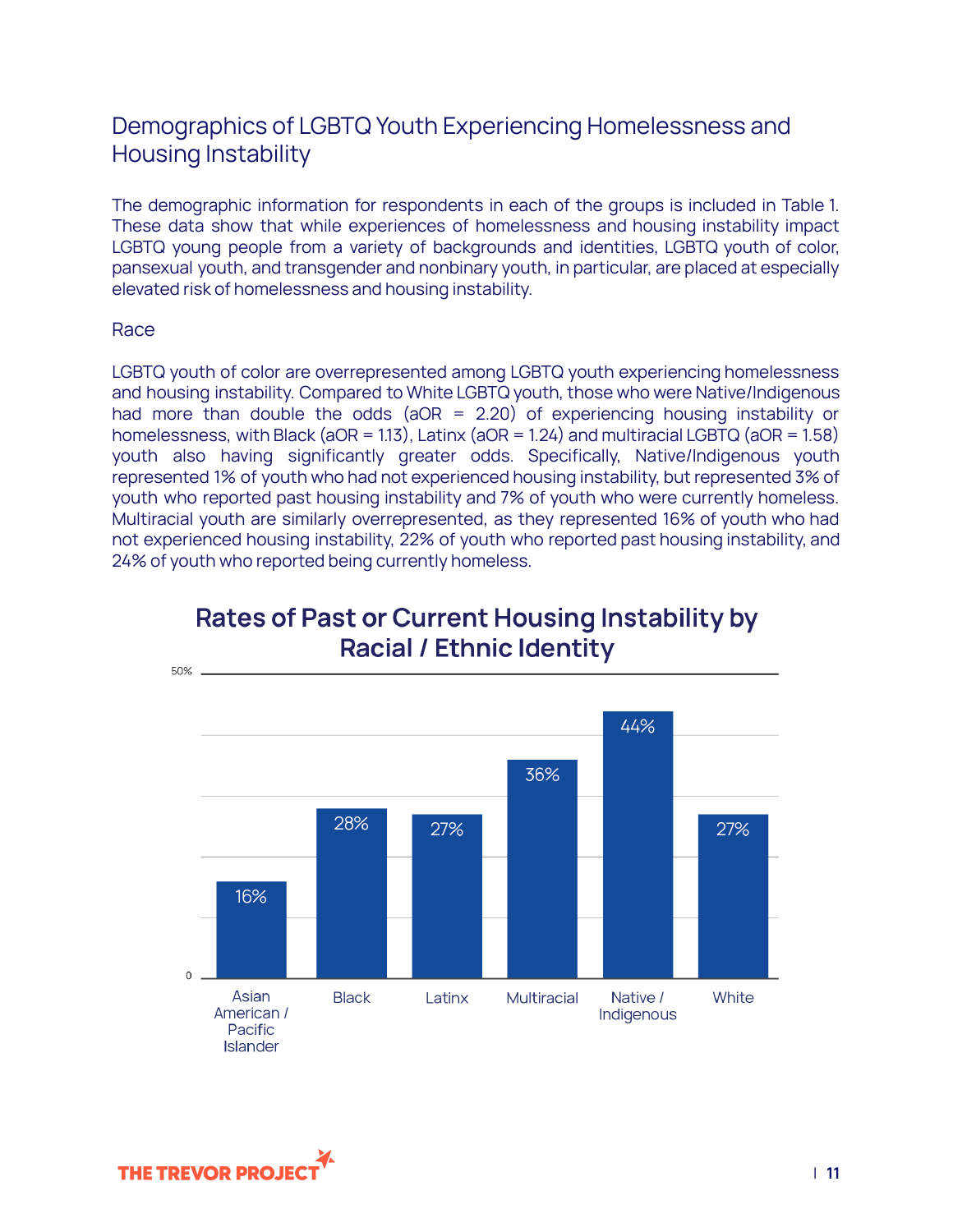#### Gender Identity

Homelessness and housing instability were reported at higher rates among transgender and nonbinary youth. There were no significant differences in the odds of experiencing homelessness or housing instability between cisgender LGBQ boys/men and cisgender LGBQ girls/women. However, transgender girls/women (aOR = 1.93), transgender boys/men (aOR = 2.18), and nonbinary youth ( $aOR = 1.68$ ) all had significantly greater odds of experiencing homelessness or housing instability compared to cisgender LGBQ boys/men. Transgender women and girls represent 2% of youth who had not experienced housing instability but 4% of youth who reported past housing instability and 6% of youth who reported being currently homeless. Transgender boys and men comprise 9% of youth who had not experienced housing instability but 14% of youth who reported past housing instability, and 17% of youth who reported being currently homeless. Nonbinary youth were also overrepresented among youth who reported past housing instability or current homelessness. Nonbinary youth represented 23% of youth who had not experienced housing instability but 32% of youth who reported past housing instability and 31% of youth who reported being currently homeless.



#### Rates of Past or Current Housing Instability by Gender Identity

#### <span id="page-11-0"></span>Sexual Identity

Fewer disparities were observed in the data about sexual identity, but pansexual youth were overrepresented in each group. Pansexual youth had nearly 50% greater odds (aOR = 1.46) compared to gay/lesbian youth. Pansexual youth made up 16% of youth who had not experienced housing instability but 24% of youth who reported past housing instability, 229% of youth who reported being currently homeless.

<span id="page-11-1"></span>Census Region

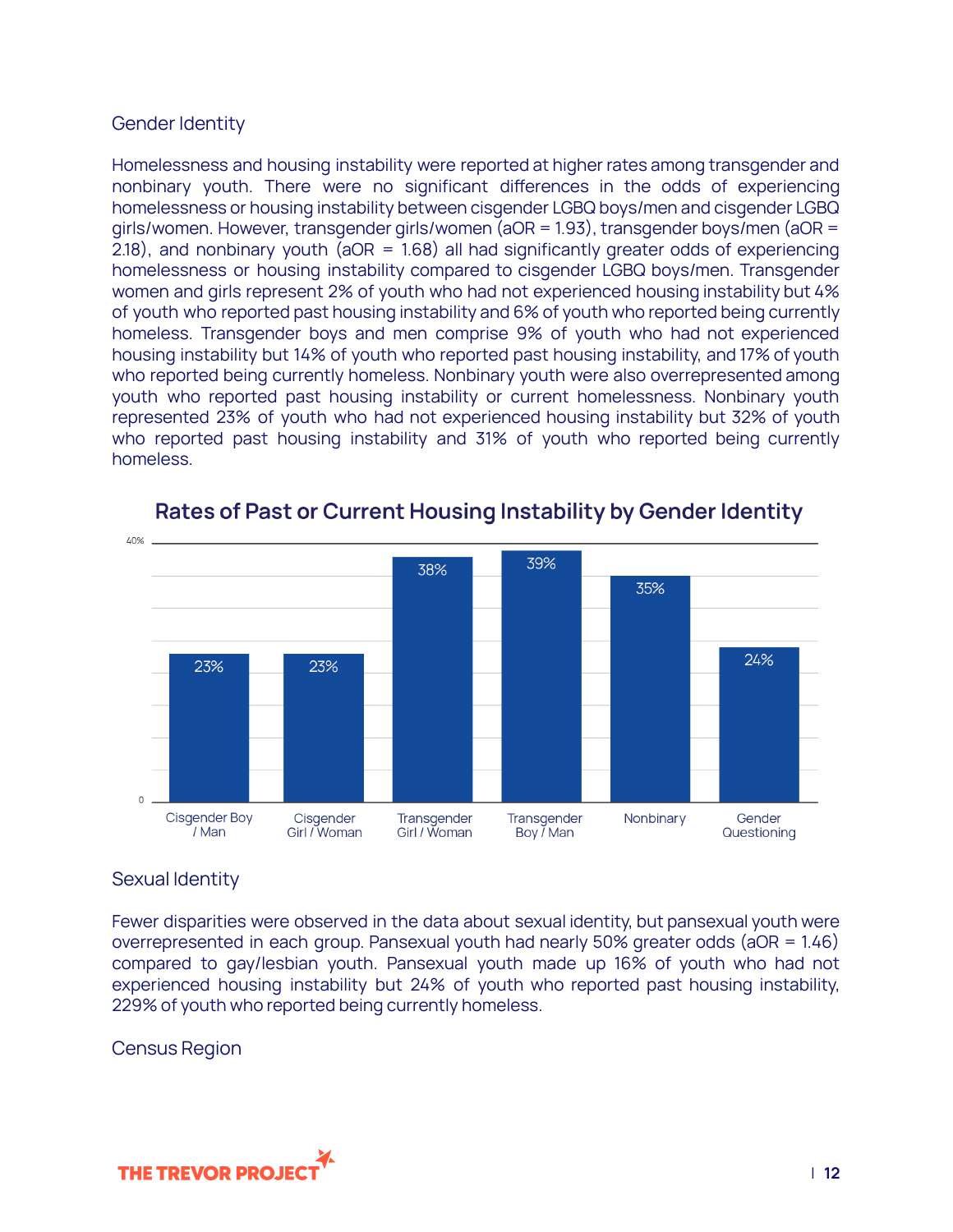Data about the census region where youth were located showed one significant disparity in the group of youth who reported being currently homeless. Compared to LGBTQ youth who lived in the Northeast region of the U.S., those who lived in the South (aOR = 1.21), Midwest ( $aOR = 1.18$ ), and West ( $aOR = 1.22$ ) all had significantly greater odds of experiencing homelessness or housing instability. Youth in the West made up 26% of youth who had not experienced housing instability but 36% of youth who reported being currently homeless.

## <span id="page-12-0"></span>Mental Health and Suicide Risk among LGBTQ Youth Experiencing Homelessness and Housing Instability

Data about mental health and suicide risk among LGBTQ youth experiencing homelessness or housing instability can be found in Table 2. LGBTQ youth who reported past housing instability or current homelessness had greater odds of reporting anxiety, depression, self-harm, considering suicide, and attempting suicide.

#### <span id="page-12-1"></span>Anxiety, Depression, and Self-Harm

LGBTQ youth who reported experiences of homelessness and housing instability reported high rates of anxiety, depression, and self-harm. In adjusted logistic regression models, LGBTQ youth who reported housing instability or homelessness had nearly two times the odds of reporting depression (aOR = 2.07), anxiety (aOR = 1.96), and self-harm (aOR = 2.30). Compared to 68% of youth who had not experienced housing instability, 81% of youth who reported past housing instability and 84% of youth who reported being currently homeless reported symptoms of generalized anxiety disorder. LGBTQ youth who reported housing instability also reported higher rates of depression. Fifty-eight percent of youth who had not experienced housing instability reported symptoms of depression, compared to 75% of youth who reported past housing instability and 82% of youth who reported being currently homeless. Rates of self-harm in the last year were very high among youth who reported past housing instability or current homelessness. Compared to 49% of youth who had not experienced housing instability, 69% of youth who reported past housing instability and 68% of youth who were currently homeless reported that they had engaged in self-harm in the last year.

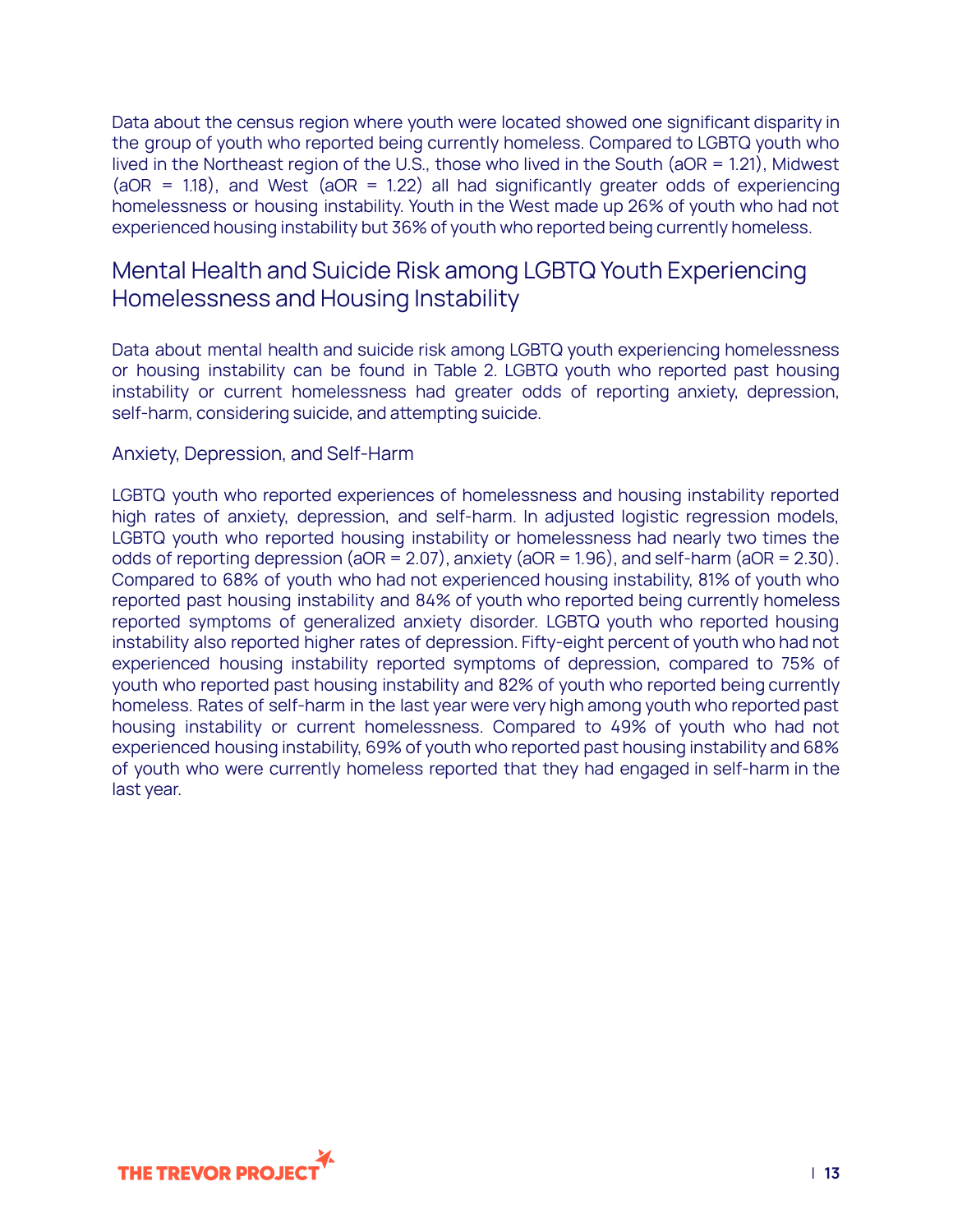

## **Mental Health Symptoms Among LGBTQ Youth** by Housing Status

#### <span id="page-13-0"></span>Seriously Considered or Attempted Suicide

LGBTQ youth who reported experiences of homelessness and housing instability were also more likely to report seriously considering or attempting suicide in the past year. In adjusted logistic regression models, LGBTQ youth in our sample who reported housing instability or homelessness had two to three times the odds of considering suicide (aOR = 2.62, or attempting suicide (aOR = 3.70) compared to those who did not report any housing instability. Compared to 35% of youth who had not experienced housing instability, 58% of youth who reported past housing instability and 62% of youth who were currently homeless reported having seriously considered suicide in the last year. Among LGBTQ youth who reported housing instability, rates of attempting suicide in the past year were more than twice that of their peers who had not experienced housing instability. Ten percent of youth who had not experienced housing instability reported an attempt in the last year, compared to 28% of youth who reported past housing instability and 35% of youth who reported being currently homeless.

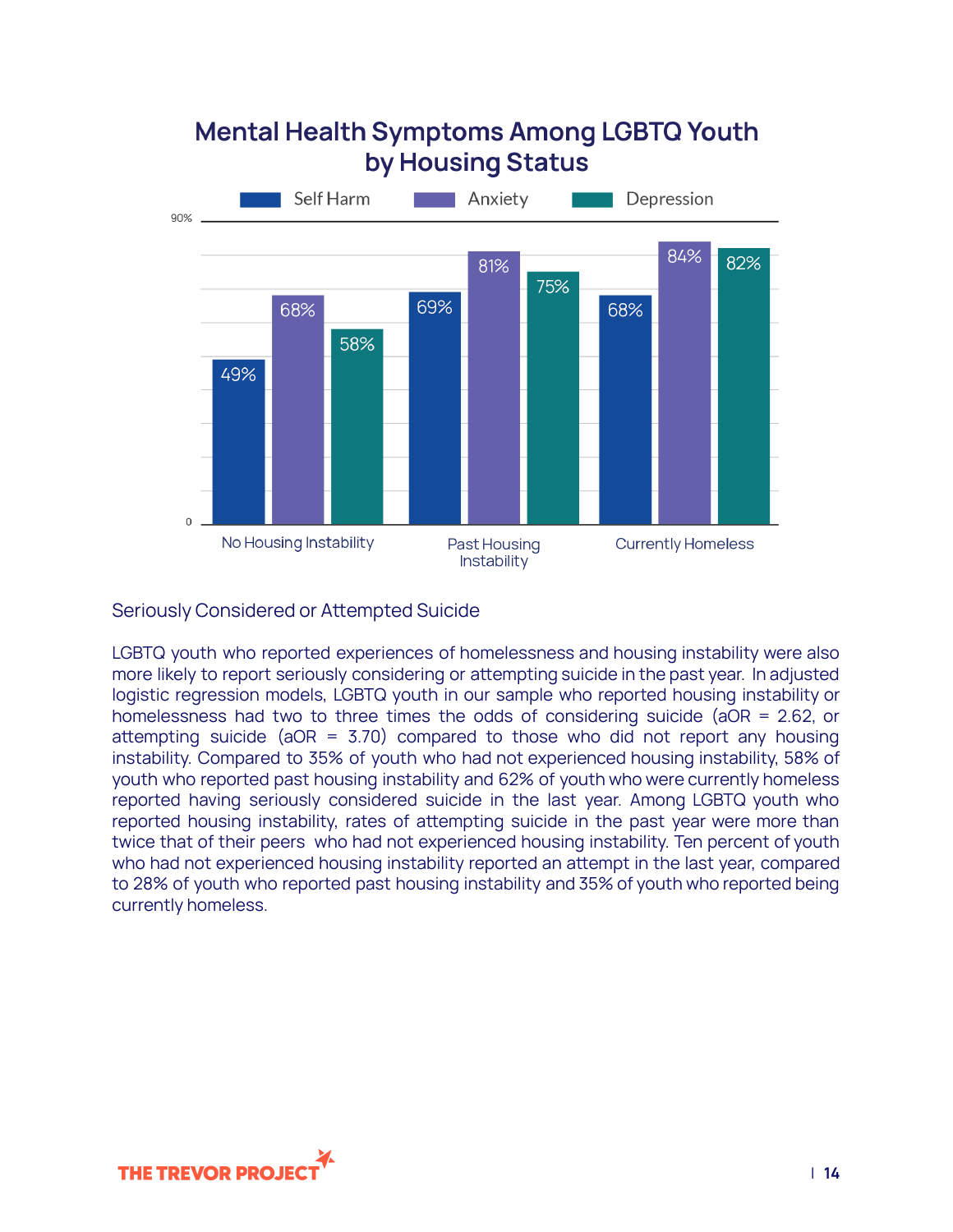

#### <span id="page-14-0"></span>Barriers to Mental Health Care

Homelessness and housing instability can make it very difficult to access consistent, quality mental health care. Compared to 47% of youth who had not experienced housing instability, 51% of youth who reported past housing instability and 53%of youth who were currently homeless reported that they wanted mental health care but were unable to access it. Youth who reported past housing instability or current homelessness were more likely to report a number of structural barriers (cost, lack of transportation, lack of parental permission) and uncertainties about accessing mental health care (fears that a provider would only focus on their LGBTQ identity, previous negative experiences with mental health professionals, and fears that mental health treatment wouldn't work) than their peers who had not reported housing instability.

The majority (61%) of LGBTQ youth who reported housing instability or homelessness reported that they had not accessed mental health care because they could not afford it, compared to 39% of youth who had not experienced housing instability. One in three (33%) LGBTQ youth who reported housing instability or homelessness reported that they had not accessed mental health care because they could not get to the location, compared to one in five (20%) youth who had not experienced housing instability. One in four (25%) LGBTQ youth who reported housing instability or homelessness reported that they had not accessed mental health care because their parent/caregiver did not allow them to, compared to one in six (16%) LGBTQ youth who had not experienced housing instability.

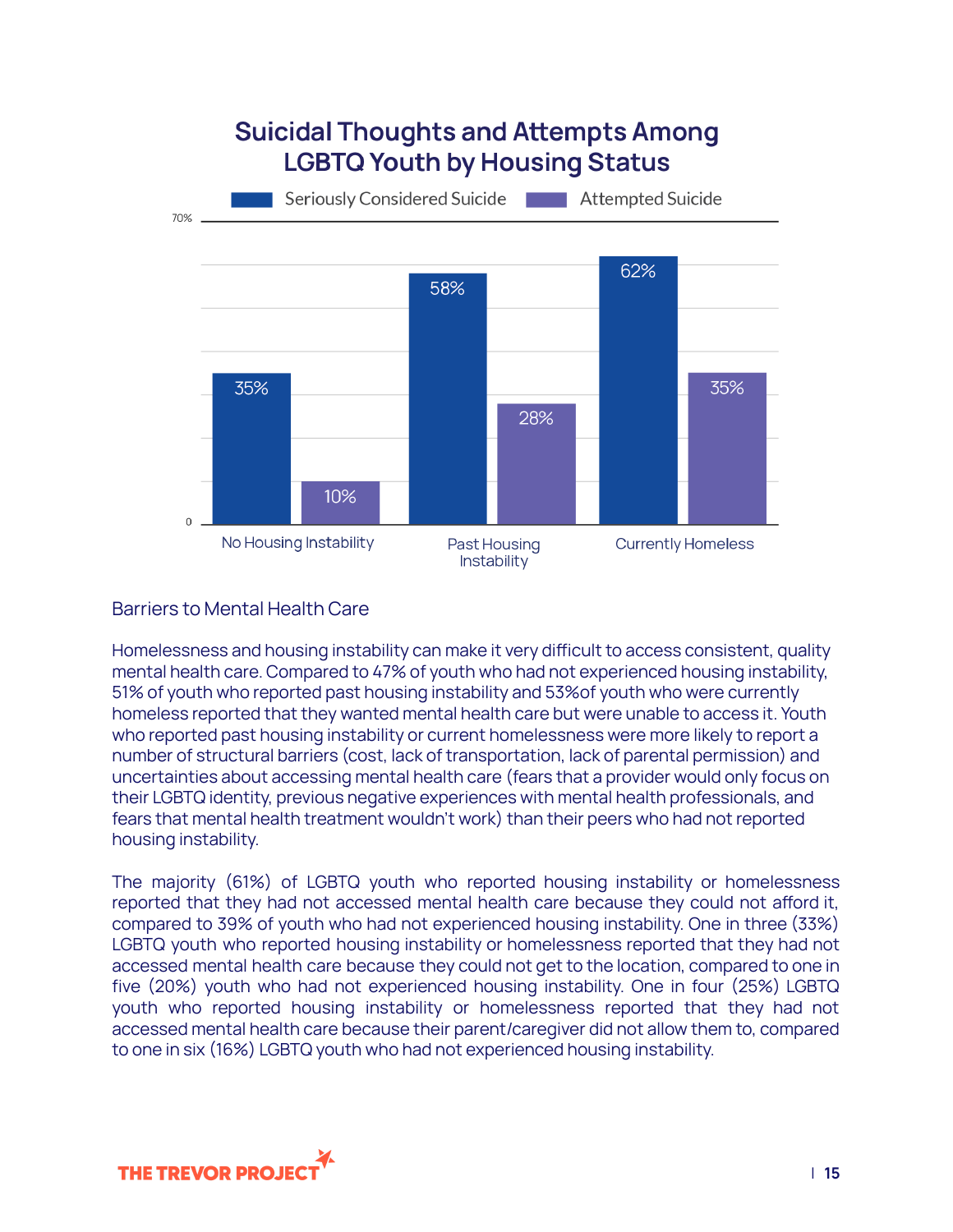Fears about the process of accessing mental health care were also more prevalent among youth who reported housing instability or homelessness. More than one in five (22%) LGBTQ youth who reported housing instability or homelessness reported that they had not accessed mental health care because they thought the provider would only focus on their LGBTQ identity, compared to less than one in six (14%) LGBTQ youth who had not experienced housing instability. More than a quarter (27%) of LGBTQ youth who reported housing instability or homelessness reported that they had not accessed mental health care because they had a negative experience with a previous mental health professional and did not want to have another one, compared to 15% of youth who had not experienced housing instability. Finally, 42% of youth who reported housing instability or homelessness reported that they had not received mental health care because they were worried it wouldn't work, compared to 37% of youth who had not experienced housing instability.

### <span id="page-15-0"></span>Experiences Associated with Homelessness and Housing Instability

Living on the streets or bouncing from shelter to couch-surfing can leave LGBTQ youth vulnerable to various forms of violence and victimization. Data about experiences frequently associated with homelessness or housing instability (victimization, history of foster care, and food insecurity) can be found in Table 3. Youth who reported past housing instability or current homelessness had greater odds of being threatened or abused due to their sexual orientation or gender identity, having a history of foster care, and having experienced food insecurity in the last month.

## **Rates of Victimization Among LGBTQ Youth** by Housing Status



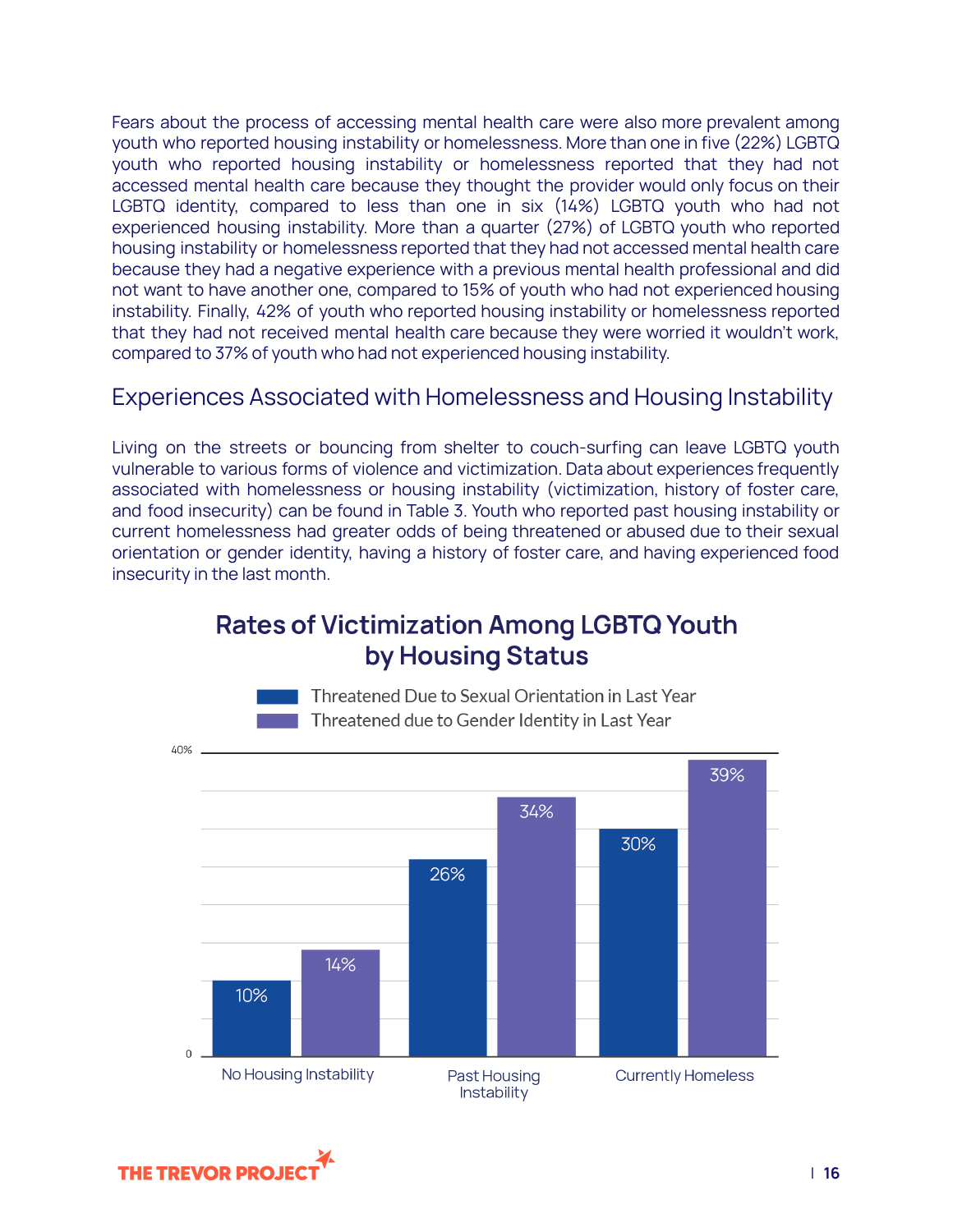#### <span id="page-16-0"></span>Victimization

Youth who reported experiencing homelessness or housing instability reported high rates of being threatened or abused due to their LGBTQ identity. LGBTQ youth who reported past housing instability or current homelessness had more than three times greater odds (aOR = 3.16) of being physically threatened or abused due to their sexual orientation in the last year compared to LGBTQ youth with no reported housing instability. Compared to 10% of youth who had not experienced housing instability, 26% of youth who reported past housing instability and 30% of youth who were currently homeless reported being threatened or abused due to their sexual identity in the last year. Transgender, nonbinary, or gender-questioning respondents also reported high rates of being threatened or abused due to their gender identity. Transgender and nonbinary youth who reported past housing instability or current homelessness had more than three times greater odds ( $aOR = 3.07$ ) of being physically threatened or abused due to their gender identity in the last year compared to youth with no reported housing instability. Fourteen percent of transgender and nonbinary respondents who had never experienced housing instability reported being threatened or abused due to their gender identity in the last year, compared to 34% of transgender and nonbinary youth who reported past housing instability and 39% of transgender and nonbinary youth who were currently homeless.

#### <span id="page-16-1"></span>Foster Care

Rates of a history of foster care were very high among LGBTQ youth experiencing homelessness, especially among youth who reported current homelessness. LGBTQ youth who reported past housing instability or current homelessness had nearly six times greater odds ( $aOR = 5.81$ ) of reporting that they had been in foster care at any point in their life, compared to LGBTQ youth who did not report any housing instability. While only 2% of youth who had not experienced housing instability reported having been in foster care, 10% of youth who reported past housing instability and 19% of youth who were currently homeless reported that they had been in foster care.

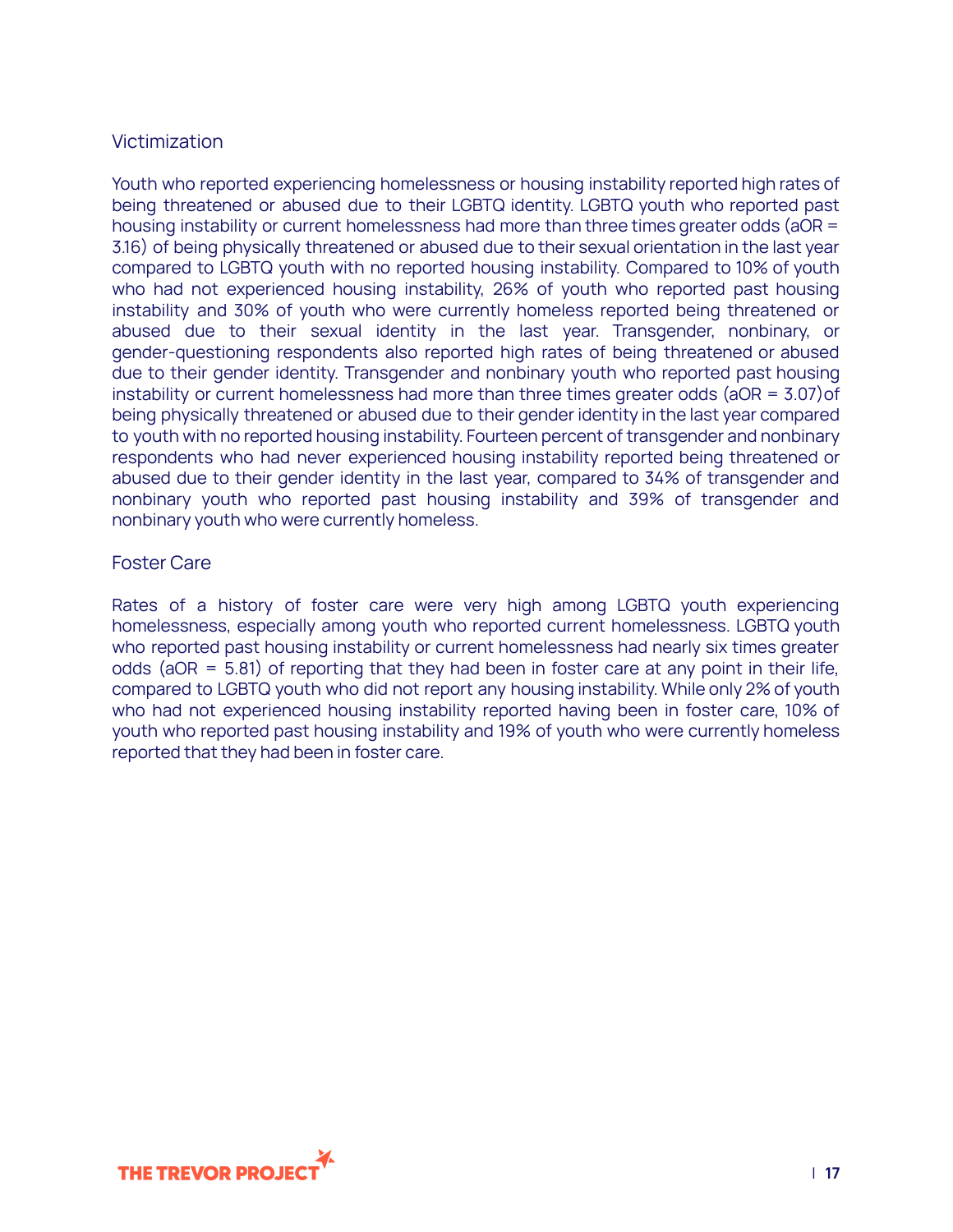

## Rates of History of Foster Care among LGBTQ Youth by Housing Status

#### <span id="page-17-0"></span>Food Insecurity

Experiences of food insecurity were high among LGBTQ youth who reported housing instability or homelessness. LGBTQ youth who reported past housing instability or current homelessness also had more than three times greater odds (aOR = 3.53) of reporting food insecurity in the last month, compared to their peers who did not report any housing instability. Compared to 22% of youth who had not experienced housing instability, 51% of youth who reported past housing instability and 72% of youth who were currently homeless reported that they had experienced food insecurity (worrying about food running out or not having enough to eat) in the last month.

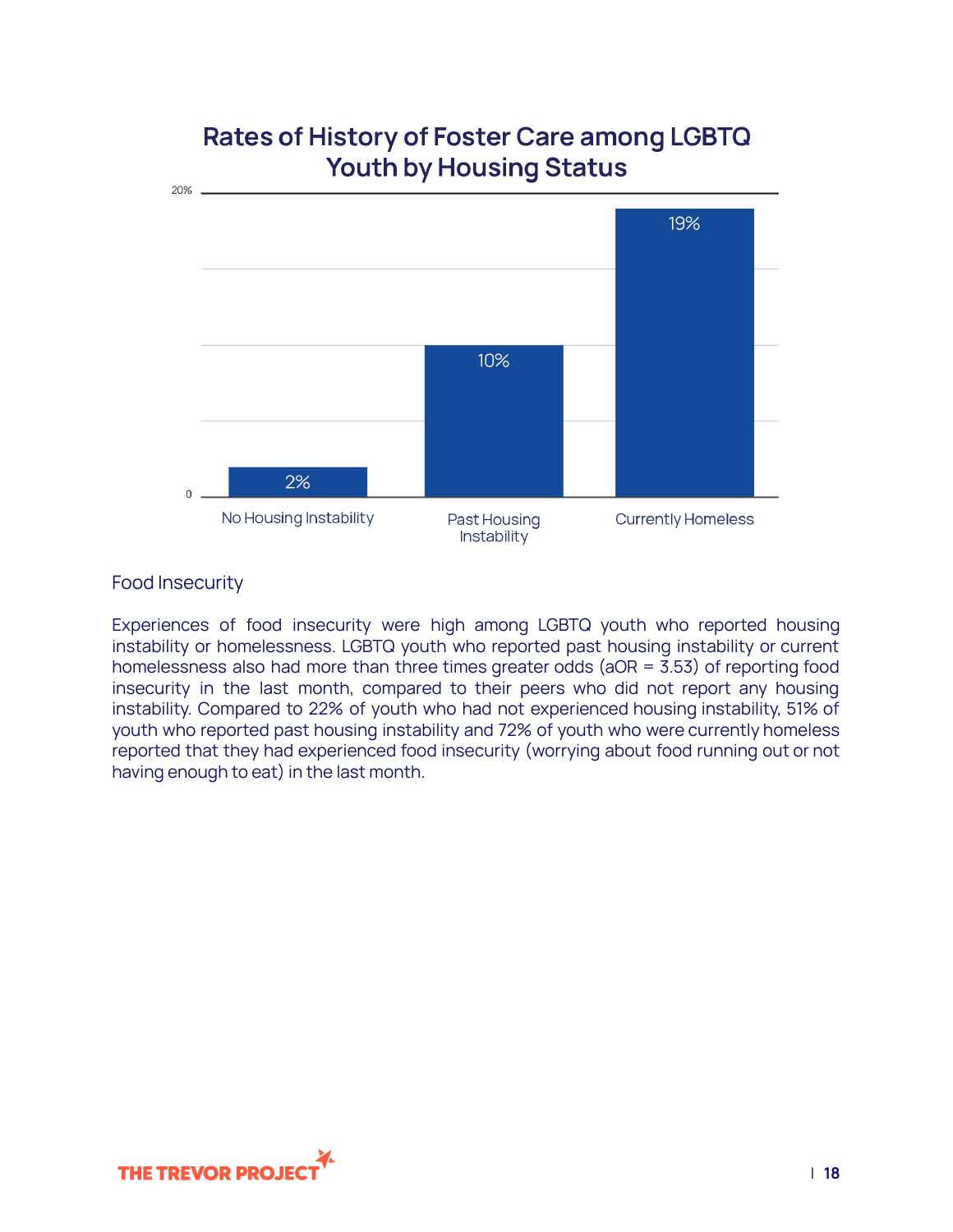

## **Rates of Food Insecurity among LGBTQ Youth** by Housing Status

## <span id="page-18-0"></span>**Recommendations**

Based on the data shared in this report and the perspectives of those in the field of housing advocacy, we offer the following recommendations for preventing and addressing LGBTQ youth homelessness.

## <span id="page-18-1"></span>Preventing LGBTQ Youth Homelessness

It is important to consider ways that LGBTQ youth homelessness can be prevented. Strong anti-discrimination policies in the workplace and strong anti-bullying and harassment policies in schools can be effective in helping LGBTQ youth stay connected to school and employment, increasing their skills and future earnings, and making it easier for them to maintain stable housing. Additionally, since family conflict around youths' LGBTQ identities is a driving factor in LGBTQ youth homelessness, developing family counseling or mediation programs may be effective at decreasing conflict and keeping LGBTQ youth in their homes and connected to their families. Such programs should be mindful of youths' safety as some families are not open to changing their ideas about LGBTQ people and are not safe to engage in counseling or mediation. However, research from the Family Acceptance Project shows that many parents reject their child's LGBTQ identity because they fear the homophobia and transphobia their child may experience in society (Substance Abuse and Mental Health Services Administration, 2014). Reaching out to these families to educate them about LGBTQ identities and the safe, fulfilling lives that their children can lead as openly LGBTQ people may help them become more understanding and accepting. Preserving connections with family networks can help LGBTQ youth maintain stable housing, as they can have more adults to rely on for emotional, logistical, and economic support.

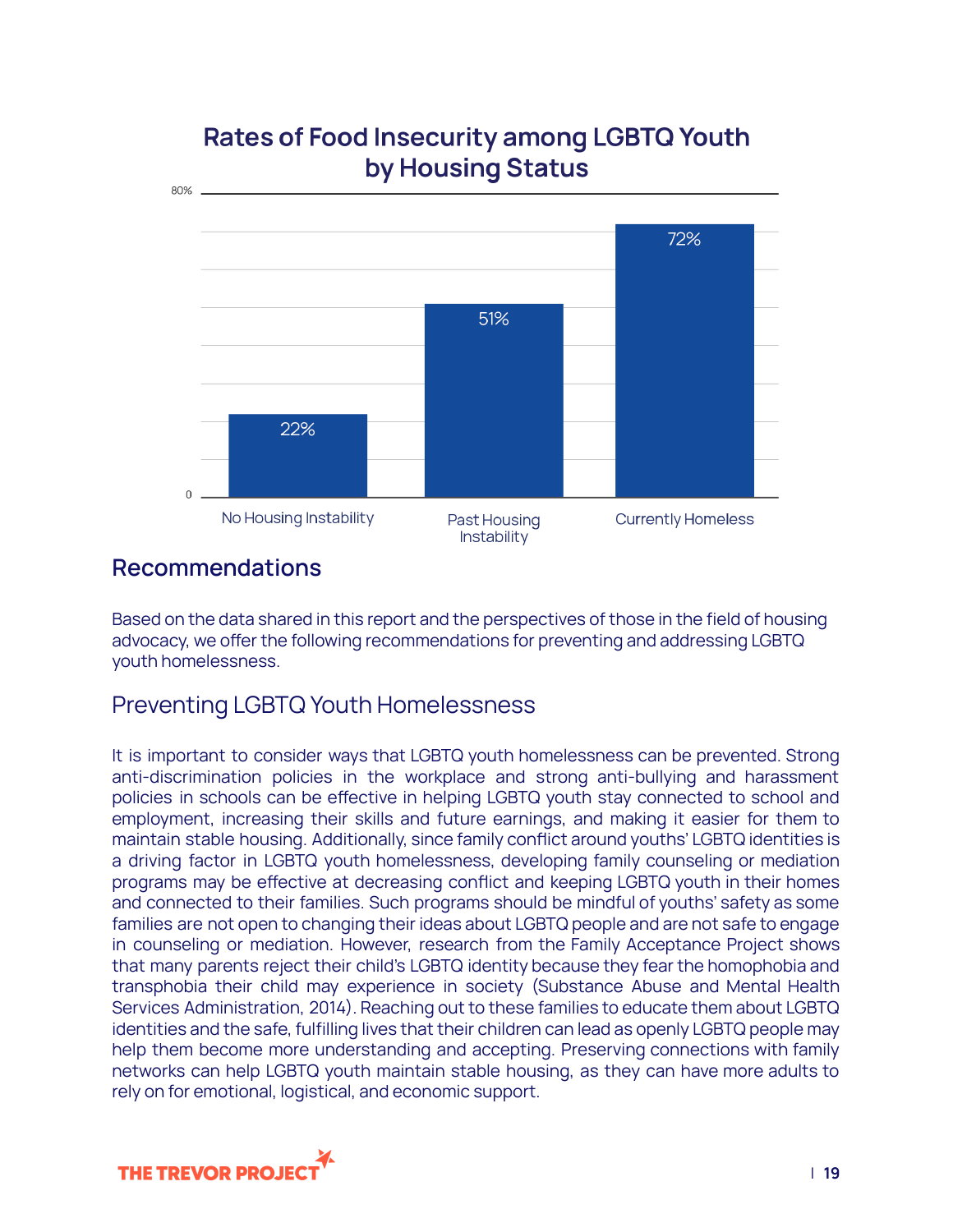Specific attention should be paid to preventing housing instability among LGBTQ youth in foster care. Previous scholarship has established that youth exiting the foster care system are at elevated risk of homelessness (Dworsky et al., 2013), in part due to lack of a social and economic support network after they leave the child welfare system. LGBTQ youth are disproportionately more likely to be in foster care (Wilson et al., 2014) and therefore at greater risk of experiencing housing instability after exiting care. The findings in this report align with existing literature and show that LGBTQ youth who have been in foster care are indeed at elevated risk of homelessness and housing instability. This highlights the need for child welfare agencies to provide more structured housing support for young adults exiting care. Examples of such support include amending policies to allow youth to stay in care and receive services up to the age of 21 – which several states currently allow – and expanding programs like the Chaffee Grants, which offer economic assistance to youth exiting foster care. There is also a need for establishing LGBTQ-affirming foster homes within the child welfare system. Providing homes where LGBTQ youth feel affirmed and supported can help LGBTQ youth stay connected to the system longer (e.g., not run away from placements and experience housing instability) and build their social network of support as they transition out of foster care. Further, this speaks to the need for anti-discrimination protections for prospective LGBTQ parents, who may be more equipped to understand and care for the unique needs of LGBTQ youth.

### <span id="page-19-0"></span>Increasing Funding for Low-Barrier Housing Programs

Unlike other deeply entrenched social problems such as racism, homophobia, biphobia, or transphobia, homelessness has a concrete, evidence-based solution: housing. More funding should be allocated for safe, low-barrier housing programs which can have an immediate positive impact on LGBTQ youth experiencing housing instability. "Low barrier" refers to decreasing or eliminating the bureaucratic challenges that a young person must go through to access services. For example, removing age requirements that arbitrarily force young adults out of youth-focused services at age 21 would allow young people to stay in programs designed for their needs for longer, building relationships and stability with peers and staff. Another barrier is the requirement that housing clients must be sober to stay in a shelter or move into a transitional housing apartment. While substance use services should be available to all clients accessing housing services, it is unrealistic to expect youth to achieve and maintain sobriety before having access to safe and secure housing. A harm-reduction approach to substance use should be implemented in housing services to ensure client safety and support youth in reducing unhealthy substance use. Funding should also be increased for programs such as Section 8, which provides vouchers that can be used to subsidize clients' rent. Section 8 vouchers are in high demand with long waitlists in many American metropolitan areas. Increasing the funding and availability of this program, as well as limiting bureaucratic barriers to accessing these vouchers and incentivizing landlords to accept them, would increase the effectiveness of this popular housing service.

### <span id="page-19-1"></span>Reimagining Shelter Services

One immediate action that housing providers can take to support LGBTQ youth experiencing homelessness is to make sure that all shelter and housing facilities provide culturally

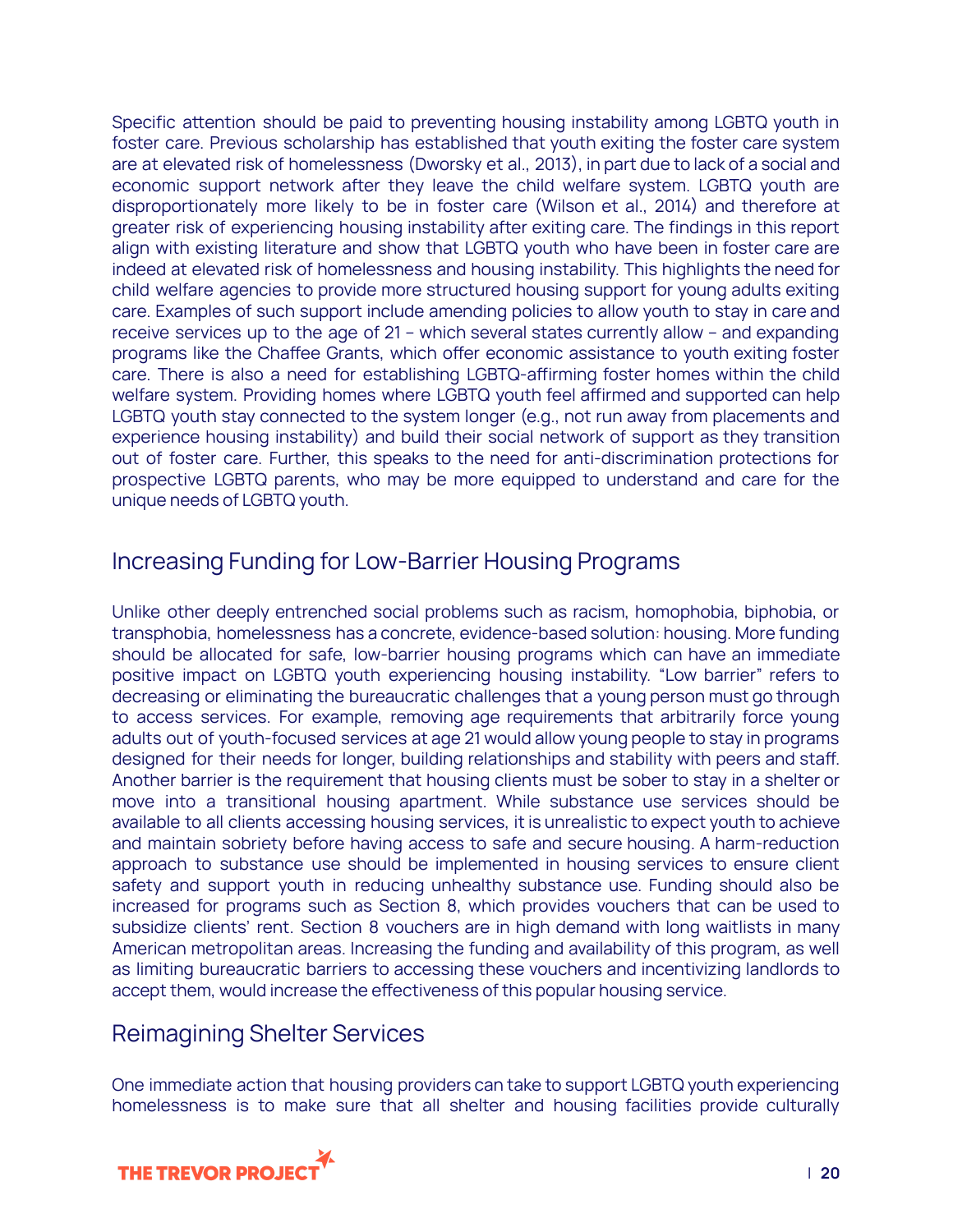competent services to LGBTQ youth. The high rates of victimization among youth who have experienced housing instability highlight LGBTQ youths' vulnerability to violence and harassment when living on the streets, staying with friends or acquaintances, or even staying in a shelter. The Equal Access Rule is a regulation mandated by the United States Department of Housing and Urban Development(HUD) which prohibits discrimination against LGBTQ people in HUD-funded shelter services and specifically requires that transgender individuals be allowed to use the dorm and bathroom facilities that align with their gender identity. While this rule provides strong regulatory protection, HUD is not well-equipped to enforce this rule at the many shelters and housing facilities that accept their funding each year, leaving transgender adults and youth experiencing homelessness vulnerable to discrimination and harassment. Stricter enforcement mechanisms would provide more robust protection for LGBTQ youth and, specifically, transgender youth who may be at highest risk when accessing shelter services.

Additionally, shelter and housing facilities should provide LGBTQ cultural competency training to all staff to ensure that LGBTQ clients are treated with dignity and respect. Several advocates and organizations have argued that in order for LGBTQ people to truly be safe, the entire concept of congregate care settings (e.g., dorms that house multiple clients, usually divided by gender) needs to be reimagined or eliminated. Advocates argue that even the most culturally competent shelter does not provide adequate privacy, safety, and dignity to transgender and nonbinary residents. In fact, even at shelters where transgender residents are allowed to select the dorm they would like to stay in, there are few gender-neutral or third-gender dorms or bathrooms available for nonbinary residents. LGBTQ shelter residents are also vulnerable to discrimination and harassment from other shelter residents and it is nearly impossible for shelter staff to supervise and protect LGBTQ residents at all times. These concerns raise important questions about the safety and dignity of all residents (regardless of sexual or gender identity) in large congregate care settings. More research is needed to determine appropriate alternatives, such as individual rooms, or dorms organized by social connections rather than gender.

The high rates of self-harm, suicidal ideation, and suicide attempts among youth who are currently homeless and living in a shelter highlight the need for more robust connections between housing services and mental health care providers. Providing in-house mental health services at emergency shelters, offering transportation vouchers to young people to get to mental health appointments, and providing low-cost or free mental health care would decrease these barriers and allow more LGBTQ youth experiencing homelessness to benefit from the mental health care that they want. Providers should also ensure that all mental health services that they offer or refer youth to are LGBTQ culturally competent to ensure that youth will feel comfortable using the services.

### <span id="page-20-0"></span>Improving Data Collection on LGBTQ Youth Homelessness

Better data is needed to understand the full scope and impact of LGBTQ youth homelessness in the United States. Questions about both LGBTQ identity and housing status should be added to population surveys of youth and young adults, such as the YRBS. Fortunately, starting in 2021, the CDC will add a question about homelessness to its standard YRBS questionnaire, improving nationwide data about homelessness and housing instability

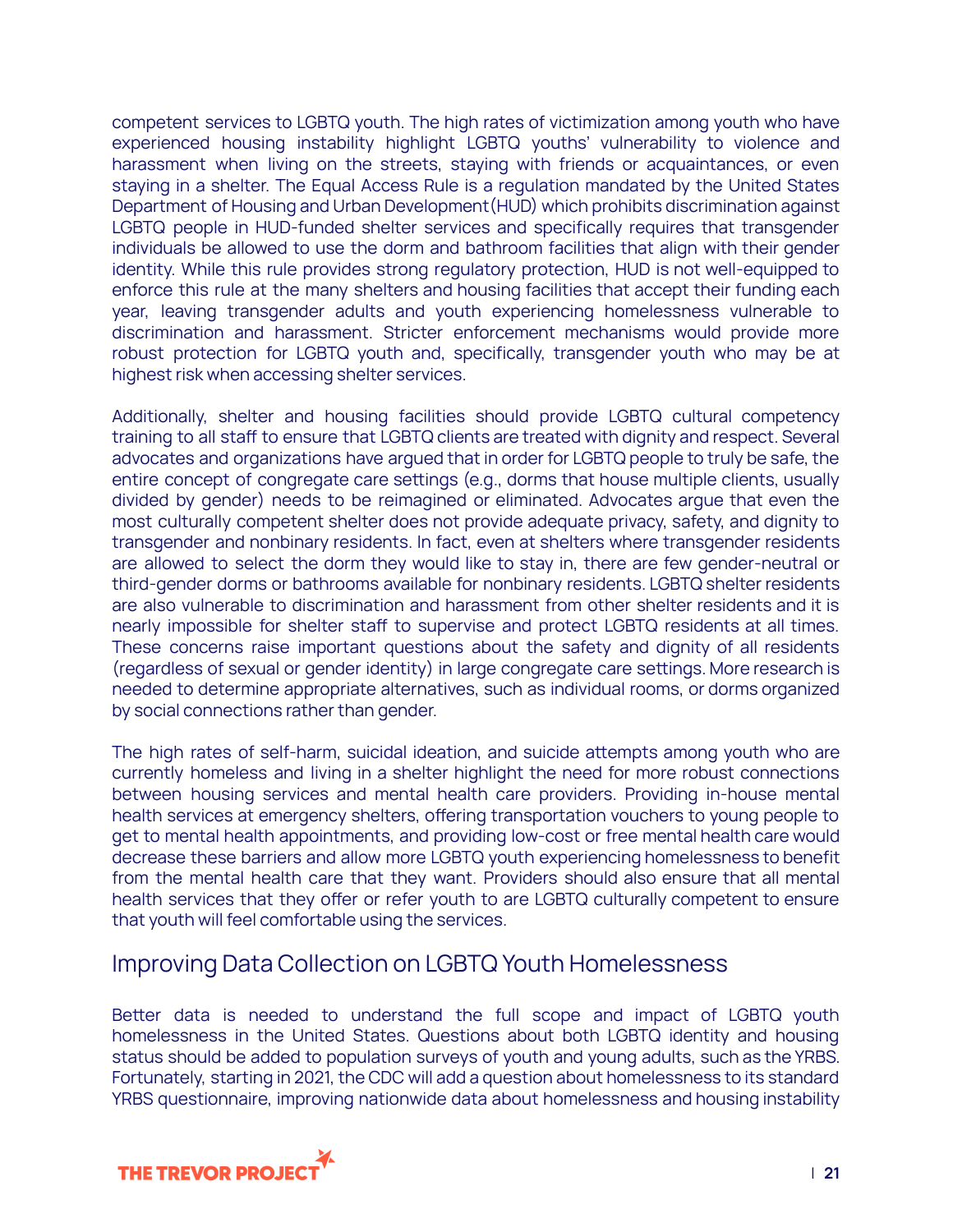among students (School House Connection, 2020). However, questions about gender identity that can accurately capture transgender students and their experiences are still lacking in most YRBS jurisdictions. Because homelessness and housing instability create risky environments for young people, any survey seeking to measure the risks that youth encounter in adolescence and young adulthood should ask about respondents' access to safe and secure housing. Similarly, LGBTQ identity should be measured with nuance so that homelessness and housing instability trends within the LGBTQ community can be observed and measured over time. For more information about measuring LGBTQ among youth in survey data, please refer to The Trevor Project's previous report, "[Measuring](https://www.thetrevorproject.org/wp-content/uploads/2021/07/Measuring-Youth-Sexual-Orientation-and-Gender-Identity.pdf) Youth Sexual [Orientation](https://www.thetrevorproject.org/wp-content/uploads/2021/07/Measuring-Youth-Sexual-Orientation-and-Gender-Identity.pdf) and Gender Identity."

Additionally, current techniques used to identify and count individuals experiencing homelessness, such as the Point In Time Count (PITC) sponsored by the HUD each year, should be reassessed. Existing PITC protocols call for counting individuals in emergency shelters and street canvassing to count individuals living outdoors or in public spaces. These protocols, however, are likely to miss young people experiencing homelessness who are couch surfing or staying in informal, non-permanent housing arrangements. Adding questions about LGBTQ identity to PITC protocols would also allow for more accurate measuring of housing instability among LGBTQ youth and adults, although any questions about LGBTQ identity should be optional to protect participants' privacy and safety. Collecting more accurate data about LGBTQ youth homelessness and housing instability will allow researchers, policymakers, and housing service providers to make more informed decisions about how to prevent and confront LGBTQ youth homelessness.

## <span id="page-21-0"></span>Enacting Anti-Poverty Economic Policies

LGBTQ youth homelessness does not exist in a vacuum. LGBTQ youth are impacted by their families' and communities' economic stability and policies that combat poverty at the societal level will have a positive impact on LGBTQ youths' access to safe and secure housing. In the area of employment law, beneficial policies can include: requiring employers to pay a living wage, provide health insurance, and offer paid sick leave. Quality jobs with adequate pay and benefits allow people to maintain stable housing and promote better physical and mental health. Entry-level jobs that pay a living wage are particularly important for LGBTQ youth who are more likely to begin their careers without the support of their families. Local, state, and national authorities should also institute policies to increase the stock of affordable housing in their communities and subsidize the construction of new housing or renovation of existing housing properties. The economic upheaval of the COVID-19 pandemic has increased economic pressure on low-income households and made it even more urgent for legislators to tackle the root causes of poverty in the United States for the benefit of LGBTQ youth, their families, and their communities.

## <span id="page-21-1"></span>**Conclusion**

LGBTQ young people do not deserve to struggle with housing as they transition from children to young adults. These data indicate that Native/Indigenous, Multiracial, and Black youth are disproportionately at risk of homelessness and housing instability, likely due to the combined impacts of racism and LGBTQ stigma in housing, school, and the workplace. Solutions to

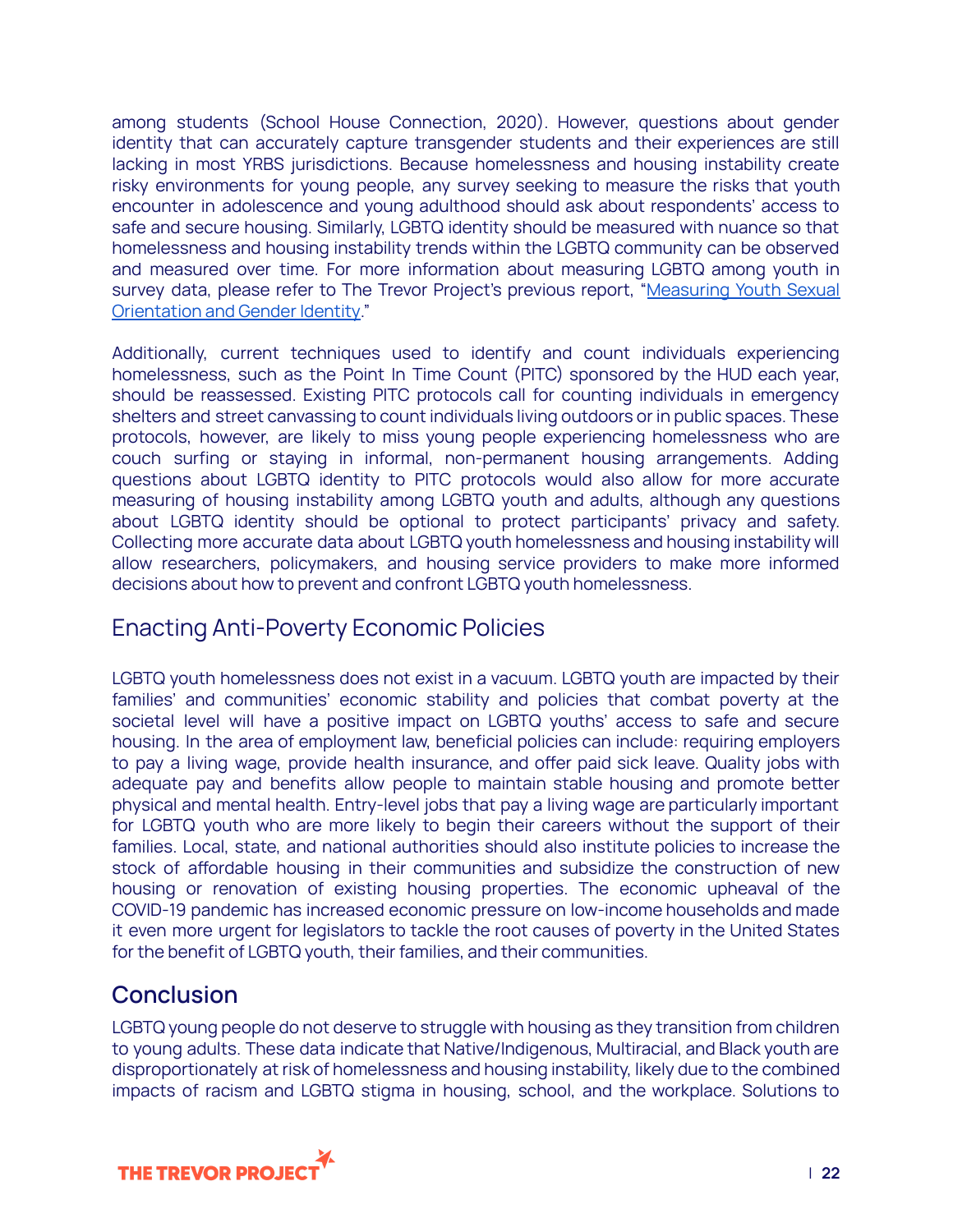housing instability, therefore, must account for intersectional barriers that LGBTQ youth encounter. The high rates of food insecurity among LGBTQ youth experiencing housing instability highlight the role of economic instability in homelessness and the importance of making sure that LGBTQ youth have access to nutrition programs such as free and reduced lunch at school. It is imperative that researchers and policymakers continue to examine this ongoing issue and implement strategies to get LGBTQ youth into safe and secure housing. Access to housing is a human right, and The Trevor Project will continue to support LGBTQ youth in crisis through our high-quality crisis services, our research on LGBTQ youth mental health, and our training for organizations and housing providers who want to support and affirm LGBTQ youth.

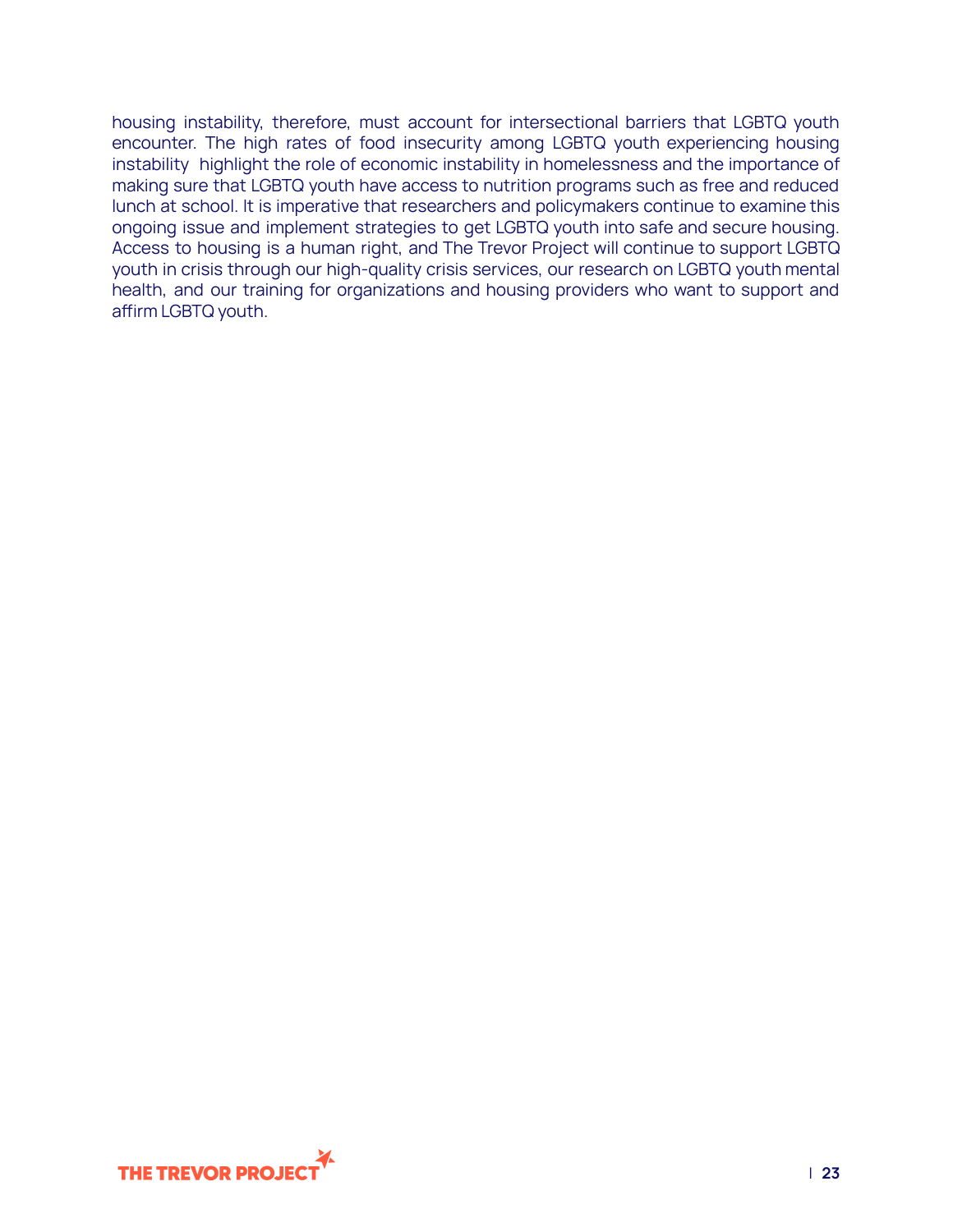## <span id="page-23-0"></span>**About The Trevor Project**

The Trevor [Project](https://www.thetrevorproject.org/) is the world's largest suicide prevention and crisis intervention organization for lesbian, gay, bisexual, transgender, queer, & questioning (LGBTQ) young people. The Trevor Project offers a suite of 24/7 crisis intervention and suicide prevention programs, including [TrevorLifeline](https://www.thetrevorproject.org/help), [TrevorText,](https://www.thetrevorproject.org/help) and [TrevorChat](https://www.thetrevorproject.org/help) as well as the world's largest safe space social networking site for LGBTQ youth, [TrevorSpace](http://www.trevorspace.org/). Trevor also operates an education program with resources for youth-serving adults and organizations, an advocacy department fighting for pro-LGBTQ legislation and against anti-LGBTQ policies, and a research team to examine the most effective means to help young LGBTQ people in crisis and end suicide. If you or someone you know is feeling hopeless or suicidal, our trained crisis counselors are available 24/7 at 1-866-488-7386, via chat [www.TheTrevorProject.org/Get-Help,](https://www.thetrevorproject.org/help) or by texting 678-678.

This report is a collaborative effort from the following individuals at The Trevor Project:

**Jonah DeChants, PhD** Research Scientist

**Myeshia N. Price, PhD** Senior Research Scientist

**Amy E. Green, PhD** Vice President of Research **Carrie Davis, MSW** Chief Community Officer

**Recommended Citation:** DeChants, J.P., Green, A.E., Price, M.N, & Davis, C.K. (2021). Homelessness and Housing Instability Among LGBTQ Youth. West Hollywood, CA: The Trevor Project.

<span id="page-23-1"></span>Media inquiries: Press@TheTrevorProject.org

<span id="page-23-2"></span>Research-related inquiries: Research@TheTrevorProject.org

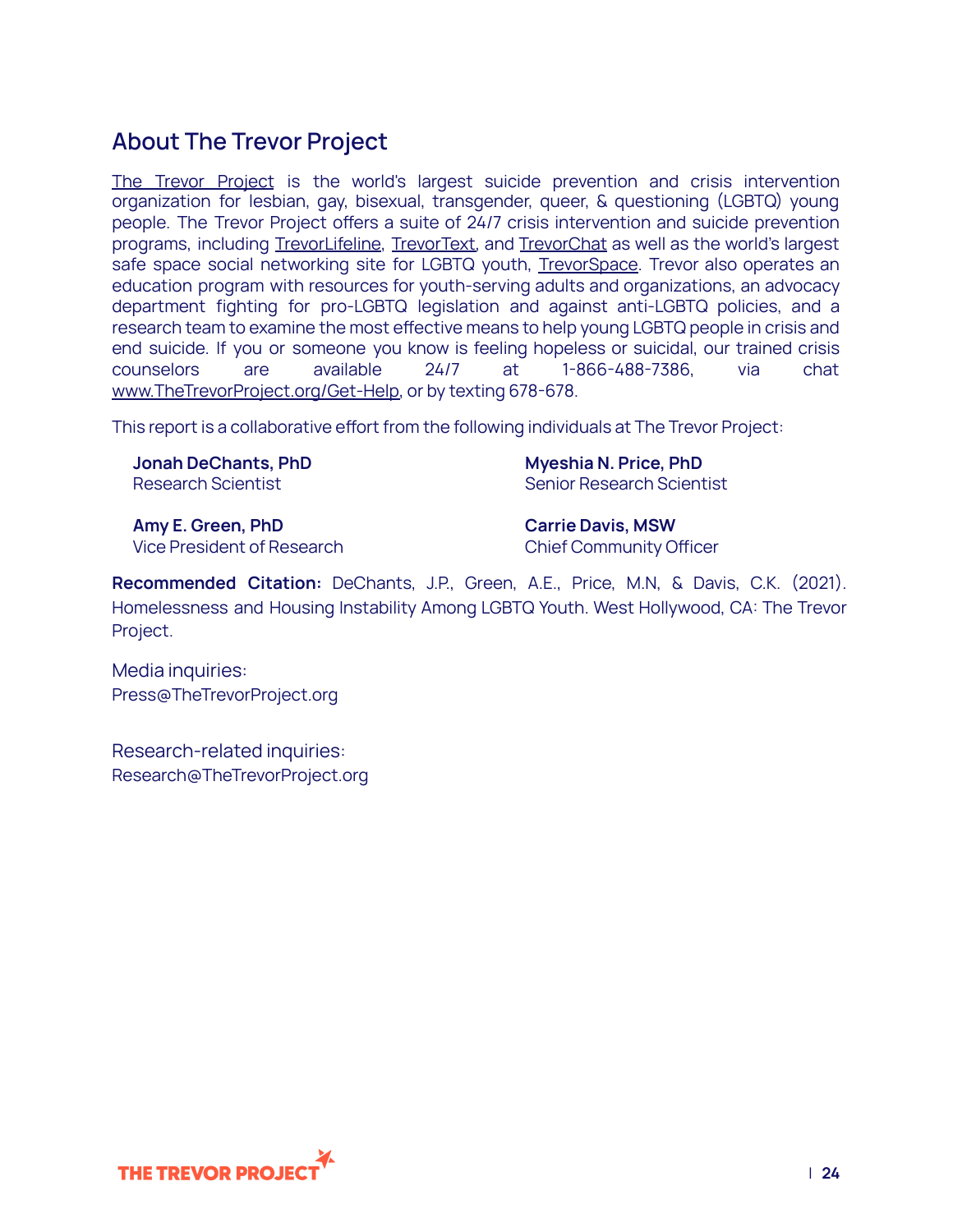## <span id="page-24-0"></span>**References**

- Baams, L., Wilson, B. D., & Russell, S. T. (2019). LGBTQ youth in unstable housing and foster care. Pediatrics, 143(3).
- Bauermeister, J. A., Eaton, L., Meanley, S., Pingel, E. S., & UHIP Partnership (2017). Transactional sex with regular and casual partners among young men who have sex with men in the Detroit Metro Area. American Journal of Men's Health, 11(3), 498-507.
- Center for Budget and Policy Priorities. (2021). Tracking the COVID-19 Economy's Effects on Food, Housing, and Employment Hardships (p. 19). Washington DC: Center for Budget and Policy Priorities.
- Consumer Financial Protection Bureau. (2021). Housing insecurity and the COVID-19 pandemic (p. 21). Consumer Financial Protection Bureau.

https://files.consumerfinance.gov/f/documents/cfpb\_Housing\_insecurity\_and\_the\_COVID-1 9\_pandemic.pdf

Centers for Disease Control and Prevention. (2021). YRBSS. Youth Risk Behavior Surveillance System (YRBSS). Retrieved October 1, 2021, from

https://www.cdc.gov/healthyyouth/data/yrbs/index.htm.

- Choi, S.K., Wilson, B.D.M., Shelton, J., & Gates, G. (2015). Serving our youth 2015: The needs and experiences of lesbian, gay, bisexual, transgender, and questioning youth experiencing homelessness. Los Angeles, CA: The Williams Institute with True Colors Fund.
- Durso, L. E., & Gates, G. J. (2012). Serving our youth: Findings from a national survey of service providers working with lesbian, gay, bisexual, and transgender youth who are homeless or at risk of becoming homeless. Los Angeles, CA: The Williams Institute with True Colors Fund and The Palette Fund. Retrieved from

[http://williamsinstitute.law.ucla.edu/research/safe-schools-and-youth/serving-our-youth-jul](http://williamsinstitute.law.ucla.edu/research/safe-schools-and-youth/serving-our-youth-july-2012/) [y-2012/.](http://williamsinstitute.law.ucla.edu/research/safe-schools-and-youth/serving-our-youth-july-2012/)

- Dworsky, A., Napolitano, L., & Courtney, M. (2013). Homelessness During the Transition From Foster Care to Adulthood. American Journal of Public Health, 103(S2), S318–S323. https://doi.org/10.2105/AJPH.2013.301455
- Ecker, J. (2016). Queer, young, and homeless: A review of the literature. Child & Youth Services, 37(4), 325-361.
- Fowler, K. A., Gladden, R. M., Vagi, K. J., Barnes, J., & Frazier, L. (2015). Increase in Suicides Associated With Home Eviction and Foreclosure During the US Housing Crisis: Findings From 16 National Violent Death Reporting System States, 2005–2010. American Journal of Public Health, 105(2), 311–316. <https://doi.org/10.2105/AJPH.2014.301945>

Gattis, M. N. (2013). An ecological systems comparison between homeless sexual minority youths and homeless heterosexual youths. Journal of Social Service Research, 39(1), 38-49. Gattis, M. N., & Larson, A. (2017). Perceived microaggressions and mental health in a sample of black youths experiencing homelessness. Social Work Research, 41(1), 7-17.

- Kattari, S.K., Barman-Adhikari, A., DeChants, J., & Rice, E. (2017). Social networks and sexual risk factor differences between cisgender heterosexual and cisgender LGBQ homeless youths. Journal of Gay & Lesbian Social Services, 29(2), 182-200.
- Morton, M. H., Dworsky, A., Matjasko, J. L., Curry, S. R., Schlueter, D., Chávez, R., & Farrell, A. F. (2018). Prevalence and correlates of youth homelessness in the United States. Journal of Adolescent Health, 62(1), 14-21.
- Moskowitz, A., Stein, J.A., & Lightfoot, M. (2012). The mediating roles of stress and maladaptive behaviors on self-harm and suicide attempts among runaway and homeless youth. Journal of Youth and Adolescence, 41(7), 1015-1027. [https://doi.org/10.1007/s10964-012-9793-4.](https://doi.org/10.1007/s10964-012-9793-4)
- O'Neill, K., Wilson, B. D. M.,& Herman, J.L. (2020). Homeless Shelter Acces Among Transgender Adults: Findings from the 2015 US Transgender Survey. The Williams Institute. Los Angeles, CA. Retrieved from:

[https://williamsinstitute.law.ucla.edu/wp-content/uploads/Trans-Homeless-Shelter-Nov-2011.](https://williamsinstitute.law.ucla.edu/wp-content/uploads/Trans-Homeless-Shelter-Nov-2011.pdf) [pdf](https://williamsinstitute.law.ucla.edu/wp-content/uploads/Trans-Homeless-Shelter-Nov-2011.pdf)

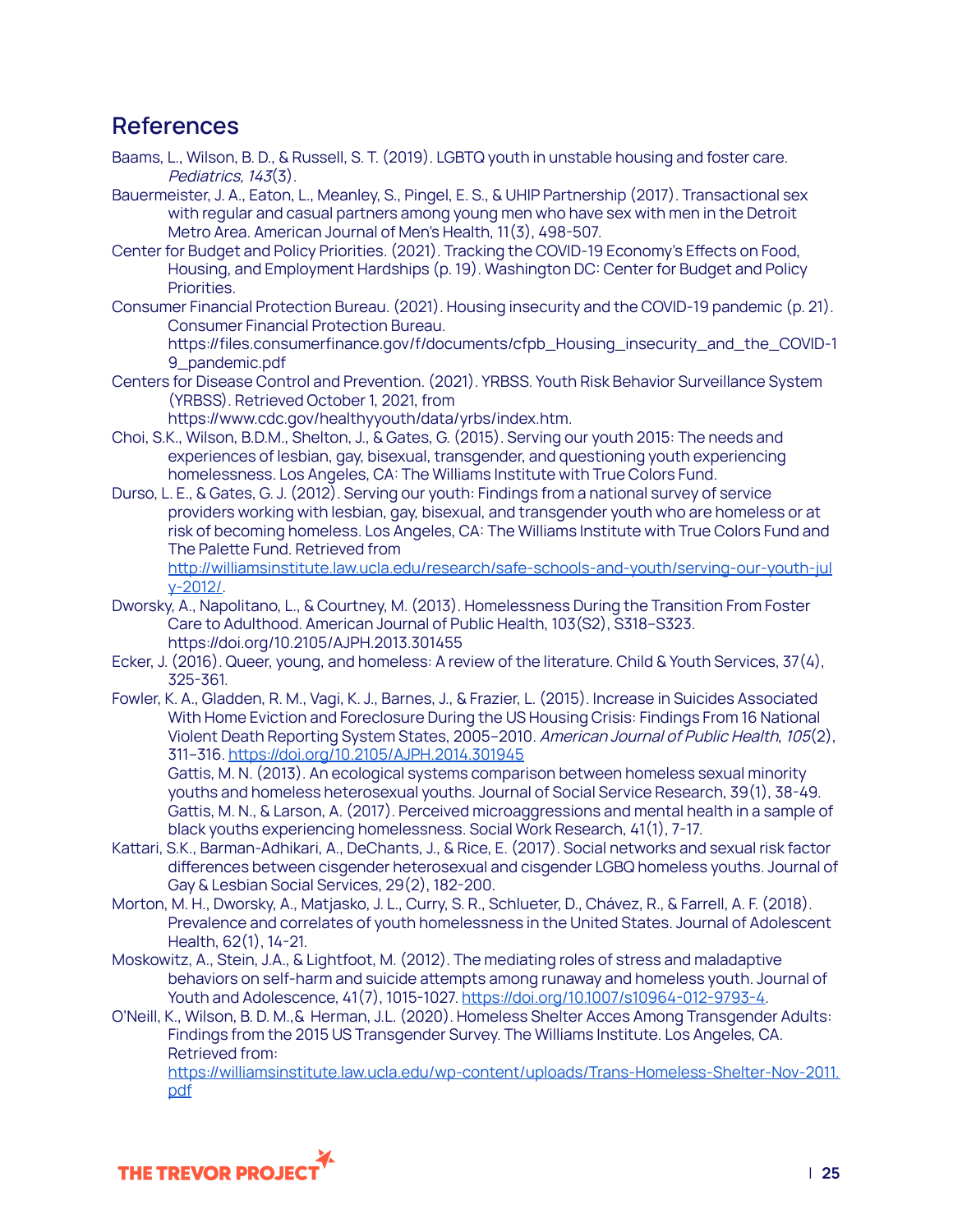- Plummer, F., Manea, L., Trepel, D., & McMillan, D. (2016). Screening for anxiety disorders with the GAD-7 and GAD-2: A systematic review and diagnostic metaanalysis. General Hospital Psychiatry, 39, 24–31.
- Rice, E., Barman-Adhikari, A., Rhoades, H., Winetrobe, H., Fulginiti, A., Astor, R., Montoya, J., Plant, A., & Kordic, T. (2013). Homelessness experiences, sexual orientation, and sexual risk taking among high school students in Los Angeles. Journal of Adolescent Health, 52(6), 773-778.
- Richardson, L. P., Rockhill, C., Russo, J. E., Grossman, D. C., Richards, J., McCarty, C., McCauley, E., & Katon, W. (2010). Evaluation of the PHQ-2 as a brief screen for detecting major depression among adolescents. Pediatrics, 125(5), e1097–e1103.
- Samuels, G. M., Cerven, C., Currey, S., Robinson, S. R., & Patel, S. (2019). Missed Opportunities in Youth Pathways Through Homelessness. Chicago, IL: Chapin Hall at the University of Chicago.
- Saewyc, E., Mounsey, B., Tourand, J., Brunanski, D., Kirk, D., McNeil-Seymour, J., Shaughnessy, K., Tsuruda, S., & Clark, N. (2017). Homeless & street-involved indigenous LGBTQ2S youth in British Columbia: Intersectionality. In A. Abramovich, & J. Shelton J. (Eds.), Where am I going to go? Intersectional approaches to ending LGBTQ2S youth homelessness in Canada and the US (pp. 13-40). Toronto, Ontario, CA: Canadian Observatory on Homelessness.
- School House Connection. (2020, May 19). New nationwide data on youth homelessness is on the way: Questions on homelessness to be added to CDC's 2021 youth risk behavior survey standard questionnaire. New Nationwide Data on Youth Homelessness is on the Way: Questions on Homelessness to be added to CDC's 2021 Youth Risk Behavior Survey Standard Questionnaire. Retrieved October 18, 2021, from

[https://schoolhouseconnection.org/questions-on-homelessness-to-be-added-to-cdcs-yrbs](https://schoolhouseconnection.org/questions-on-homelessness-to-be-added-to-cdcs-yrbs-questionnaire/) [-questionnaire/](https://schoolhouseconnection.org/questions-on-homelessness-to-be-added-to-cdcs-yrbs-questionnaire/)

- Substance Abuse and Mental Health Services Administration. (2014). A Practitioner's Resource Guide: Helping Families to Support Their LGBT Children (HHS Publication No. PEP14-LGBTKIDS; p. 18). Washington DC: Substance Abuse and Mental Health Services Administration.
- The Trevor Project. (2019). Unstable Housing and LGBTQ Youth Suicidality. West Hollywood, CA: The Trevor Project.
- Tyler, K. A. (2013). Homeless youths' HIV risk behaviors with strangers: Investigating the importance of social networks. Archives of Sexual Behavior, 42(8), 1583-1591.
- Wilson, B. D. M., Cooper, K., Kastanis, A., & Nezhad, S. (2014). Sexual and gender minority youth in foster care: Assessing disproportionality and disparities in Los Angeles. Los Angeles: The Williams Institute, UCLA School of Law.

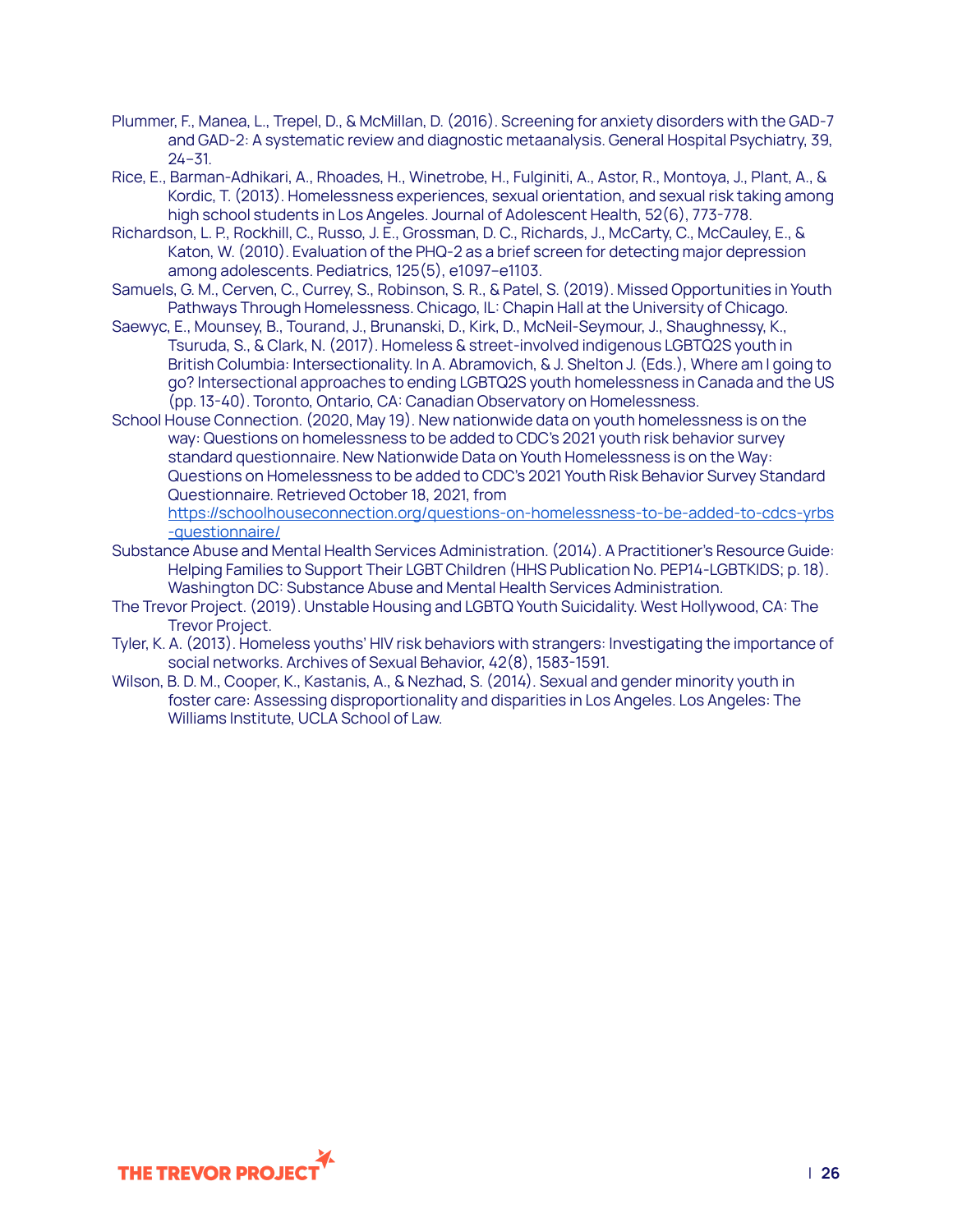## <span id="page-26-0"></span>**Table 1: Demographic Characteristics by Subgroup**

|                            | No Past nor Current<br>Housing Instability<br>$n = 24,874$ (%) | Past Housing<br>Instability<br>$n = 9,666$ (%) | <b>Currently Homeless</b><br>$n = 219 (%)$ |
|----------------------------|----------------------------------------------------------------|------------------------------------------------|--------------------------------------------|
| Race / Ethnicity           |                                                                |                                                |                                            |
| AI/AN                      | 328(1)                                                         | 244(3)                                         | 14(7)                                      |
| <b>AAPI</b>                | 1,605(7)                                                       | 297(3)                                         | 3(1)                                       |
| <b>Black</b>               | 1,235(5)                                                       | 469(5)                                         | 18(8)                                      |
| Latinx                     | 3,550(15)                                                      | 1,304(14)                                      | 23(11)                                     |
| <b>Multiracial</b>         | 3,855(16)                                                      | 2,078(22)                                      | 49 (24)                                    |
| White                      | 13,430 (56)                                                    | 4,850 (52)                                     | 99 (48)                                    |
| Sexual Identity            |                                                                |                                                |                                            |
| Straight /<br>Heterosexual | 273(1)                                                         | 92(1)                                          | 4(2)                                       |
| Gay or Lesbian             | 7,172 (29)                                                     | 2,517(26)                                      | 42 (19)                                    |
| <b>Bisexual</b>            | 9,402(38)                                                      | 3,123(32)                                      | 77(36)                                     |
| Queer                      | 2,966(12)                                                      | 1,237(13)                                      | 25(12)                                     |
| Pansexual                  | 4,000(16)                                                      | 2,335(24)                                      | 62 (29)                                    |
| Questioning                | 886 (4)                                                        | 303(3)                                         | 6(3)                                       |
| Gender Identity            |                                                                |                                                |                                            |
| Cisgender boy              | 3,500(14)                                                      | 1,025(11)                                      | 21(10)                                     |
| Cisgender girl             | 10,161 (41)                                                    | 2,973 (31)                                     | 63 (30)                                    |
| Transgender girl           | 571(2)                                                         | 339(4)                                         | 13(6)                                      |
| Transgender boy            | 2,112(9)                                                       | 1,331(14)                                      | 36 (17)                                    |
| Nonbinary                  | 5,737(23)                                                      | 3,028 (32)                                     | 65 (31)                                    |
| <b>Gender Questioning</b>  | 2,429(10)                                                      | 769(8)                                         | 14(7)                                      |
| Census Region              |                                                                |                                                |                                            |
| Northeast                  | 4,073(16)                                                      | 1,312(14)                                      | 27(12)                                     |
| South                      | 8,732 (35)                                                     | 3,517(36)                                      | 72 (33)                                    |

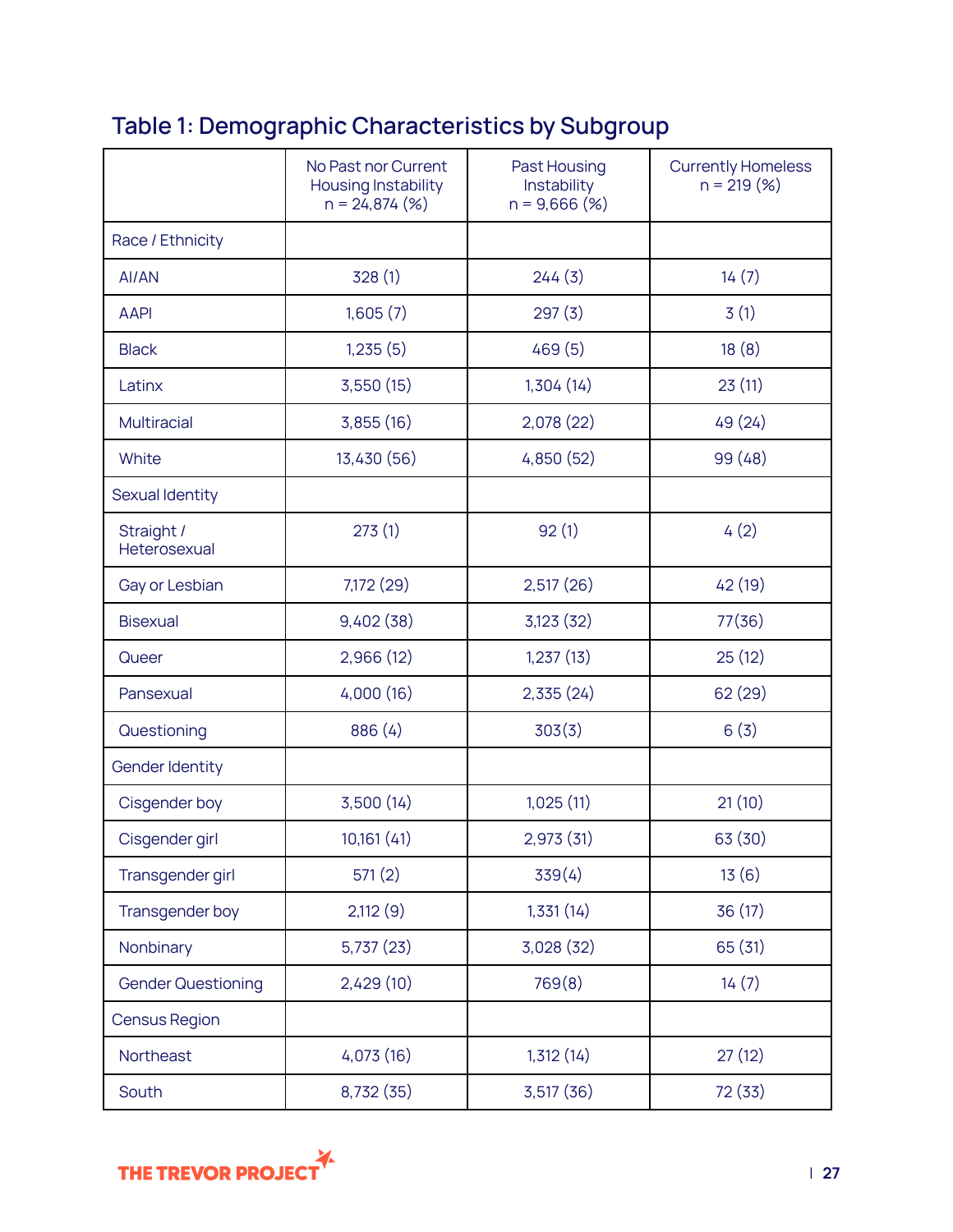| Midwest   | 5,709(23)   | 2,258(23)  | 40(18)   |
|-----------|-------------|------------|----------|
| West      | 6,360(26)   | 2,579(27)  | 80(36)   |
| Age       |             |            |          |
| $13 - 18$ | 14,716 (59) | 4,882(50)  | 73 (33)  |
| $18 - 24$ | 10,158(41)  | 4,784 (49) | 146 (67) |

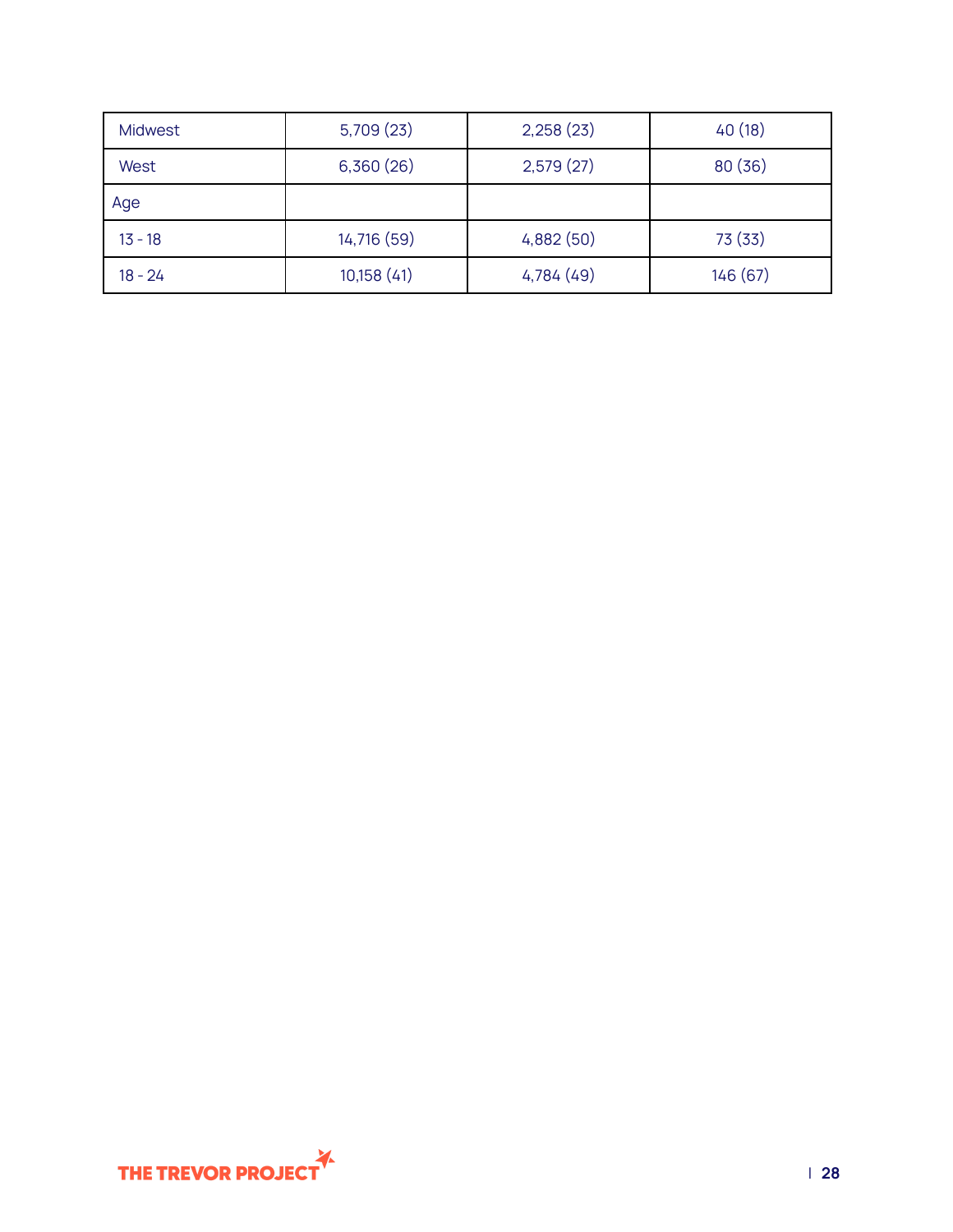## <span id="page-28-0"></span>**Table 2: Mental Health and Suicide Risk among LGBTQ Youth Experiencing Homelessness and Housing Instability**

|                                              | No Past nor Current<br><b>Housing Instability</b><br>$n = 24,874$ (%) | Past Housing<br>Instability<br>$n = 9,666$ (%) | <b>Currently Homeless</b><br>$n = 219(%)$ |
|----------------------------------------------|-----------------------------------------------------------------------|------------------------------------------------|-------------------------------------------|
| Self harm                                    | 11,868 (49)                                                           | 6,414(69)                                      | 146 (68)                                  |
| Seriously considered<br>suicide in past year | 8,088(35)                                                             | 5,321(58)                                      | 128 (62)                                  |
| Suicide attempt                              | 2,266(10)                                                             | 2,491(28)                                      | 70 (35)                                   |
| Anxiety                                      | 16,732 (68)                                                           | 7,793 (81)                                     | 183 (84)                                  |
| Depression                                   | 14,236 (58)                                                           | 7,159 (75)                                     | 179 (82)                                  |
| Wanted MH care but<br>didn't get it          | 11,471(47)                                                            | 4,843(51)                                      | 114 (53)                                  |